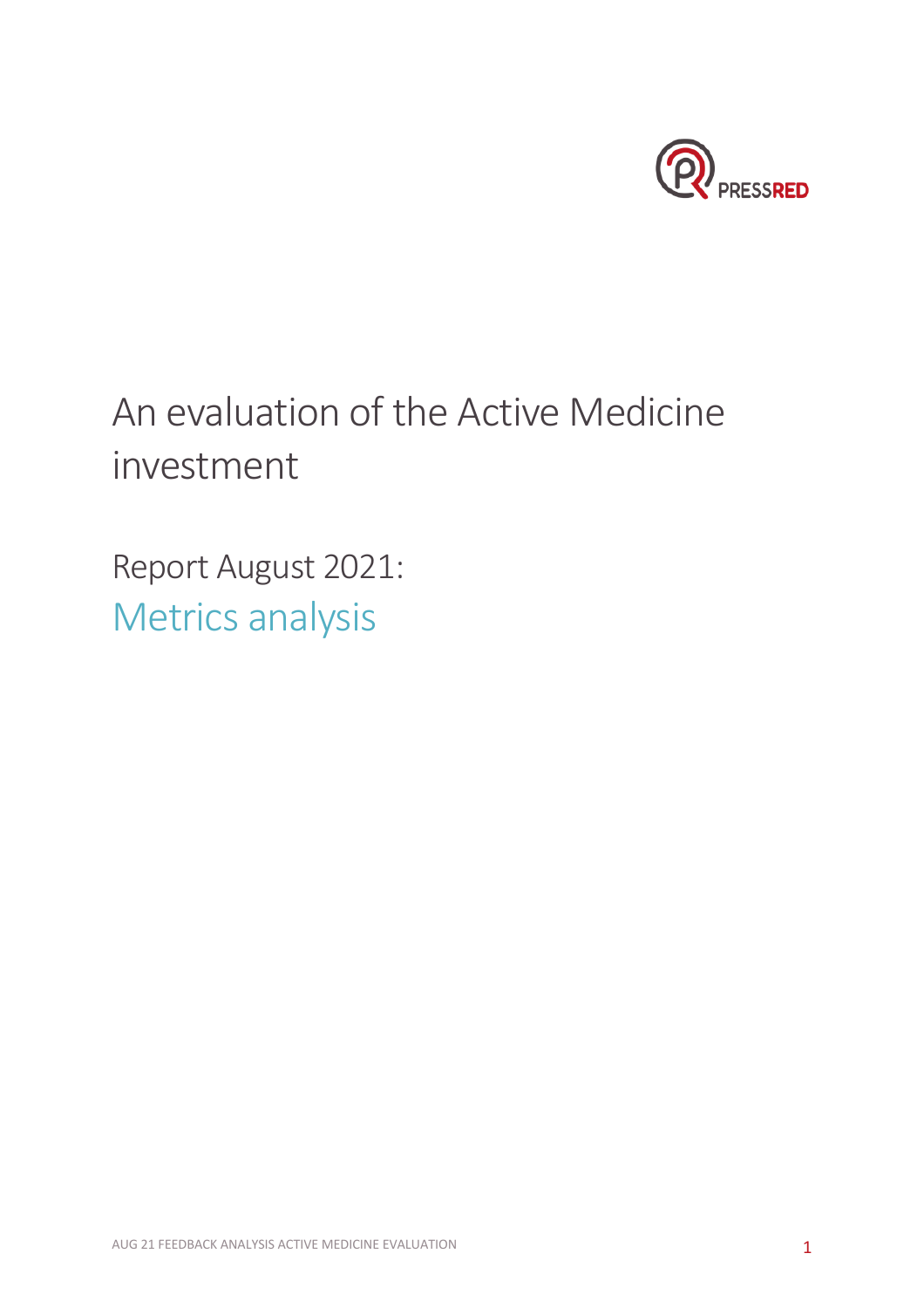## **Contents**

| Appendix 1 – Summary of feedback by training type  15              |  |
|--------------------------------------------------------------------|--|
| Appendix 2 - Analysis of Feedback Survey comments across all types |  |
|                                                                    |  |
| Appendix 4 – Feedback and Follow-up survey questions 27            |  |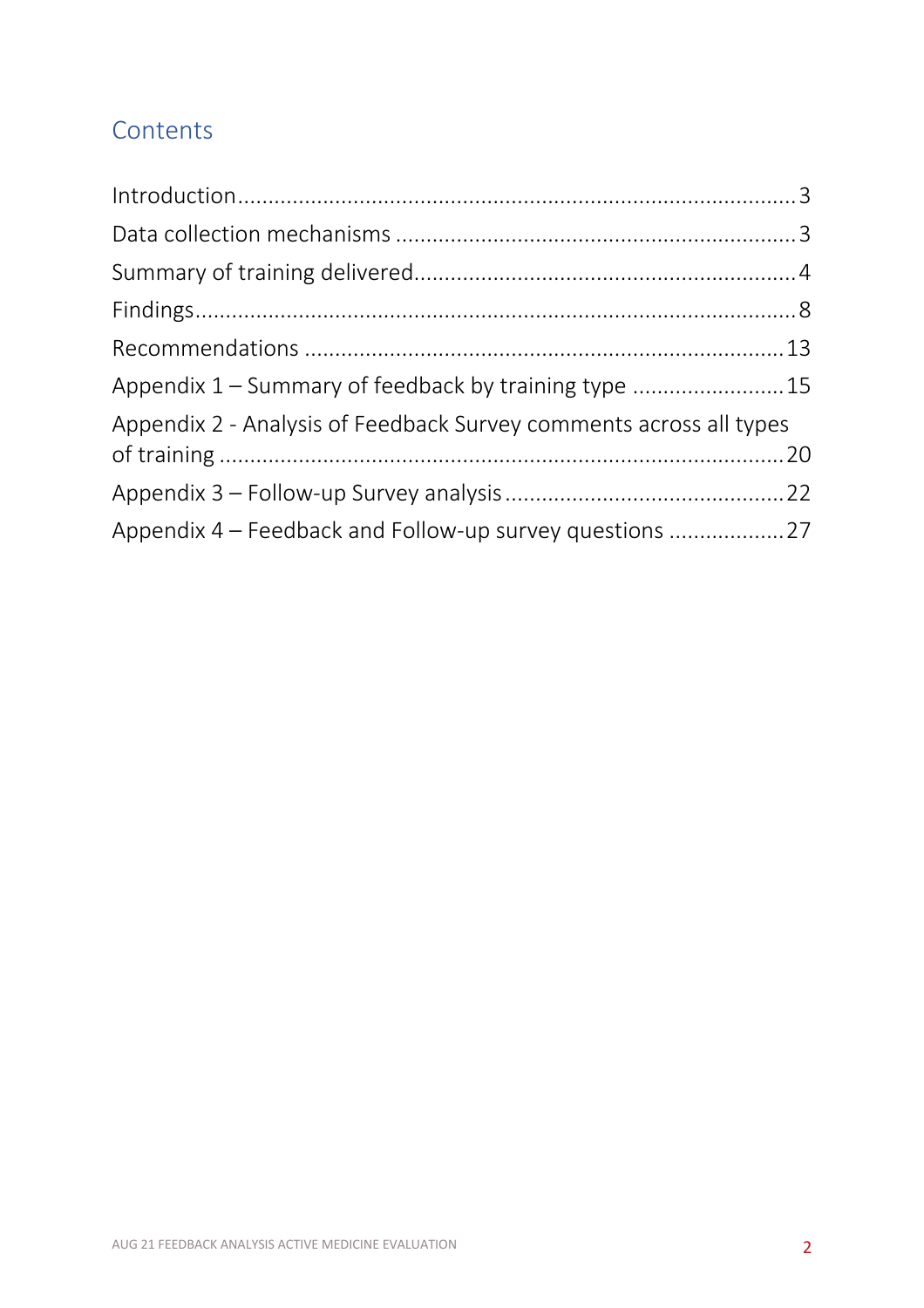### Introduction

Active Medicine is an investment stream funded through Sport England's Workforce Innovation Fund. Jointly led by three Active Partnerships: Get Berkshire Active, Active Oxfordshire and Leap, it was funded for two years (Sept 2019 – Sept 2021) to cover the Integrated Care System of Oxfordshire, Buckinghamshire and Berkshire West. It has since been provided with an additional year of funding from Health Education England Thames Valley.

Press Red, a consultancy who specialise in understanding physical activity behaviour, were commissioned to evaluate the Active Medicine investment over the two-year period.

This is the final of a suite of four reports which should all be considered together:

- ! *Interim Report December 2020: Mapping the journey so far* details the journey and value created by the investment up to December 2020.
- **I** Interim Report February 2021: Metrics is a summary of findings and recommendations from the feedback surveys to Mid-January 2021.
- ! *Conversations About Physical Activity: The story of Active Medicine August 2021* reviews the entirety of the investment to July 2021 and includes stakeholder and partner feedback on the investment.
- ! This is the final document which brings together all the findings from the feedback and follow-up surveys submitted by those attending training.

In this report we explore the data collection processes, the data collected and present an analysis of feedback and follow-up gathered from training participants.

#### **It covers the period from June 2020 to the end of July 2021, when all training was delivered online.**

## Data collection mechanisms

The following mechanisms are in place to collect data about the Active Medicine investment:

- **.** The Active Medicine Manager manually collects and records the following information about each training session:
	- Number of participants
	- Roles of participants
	- **E** Team lead requesting training (where relevant)
	- **E** Active Partnership area
- **.** During the training, participants are asked:
	- ! How important they feel it is to have conversations with clients/patients about physical activity and how confident they feel giving advice about physical activity
	- The same question is asked at the beginning of the course and at the end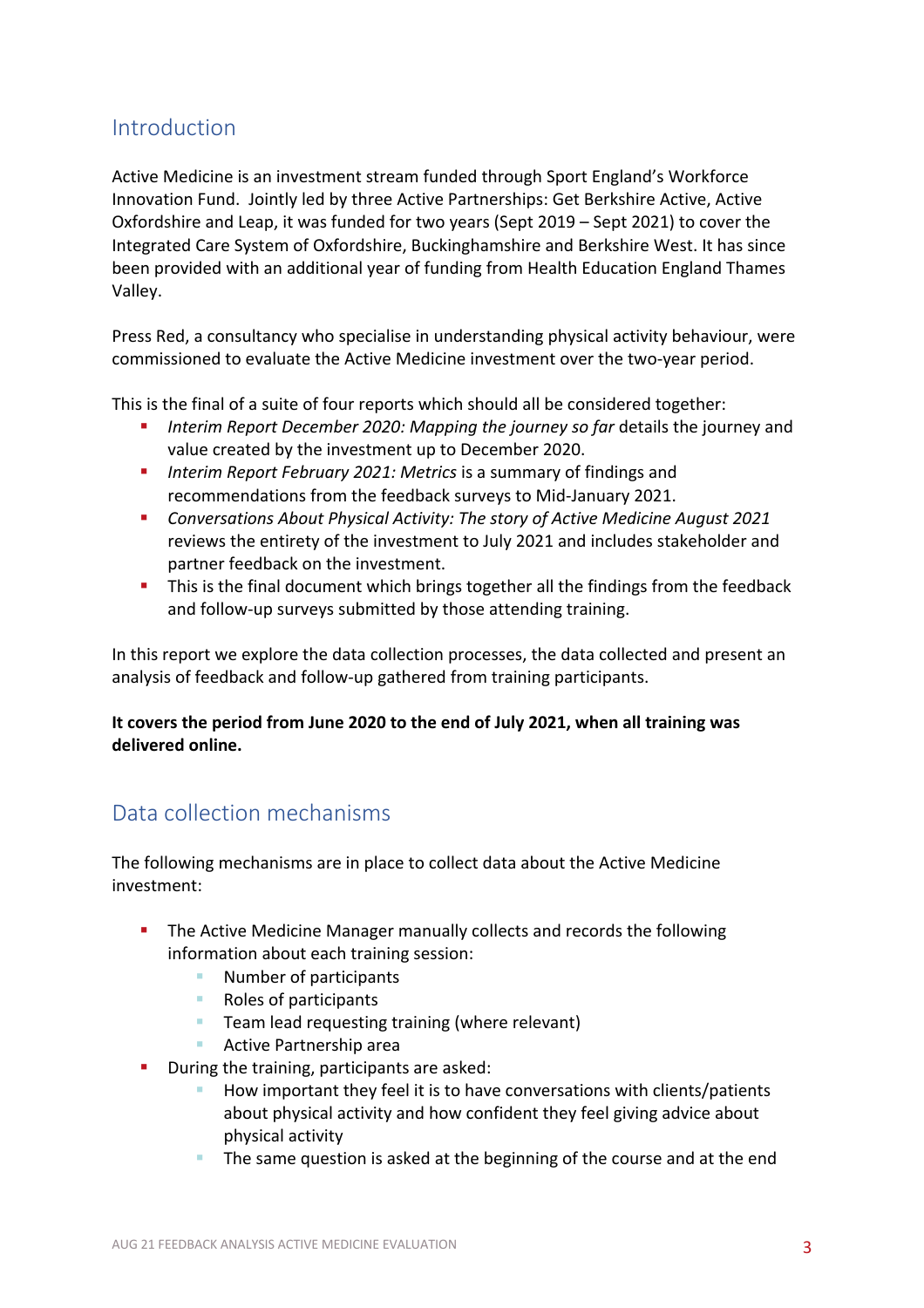- **.** The Active Medicine Manager collects scores and records the averages for each training session
- **I** Immediately post training, each participant is sent a link to an online feedback survey\*. These are designed to evaluate whether participants feel more:
	- knowledgeable about physical activity benefits and guidelines
	- ! aware of national and local resources to signpost to
	- ! confident in discussing physical activity with patients and/or clients
- **EXECTE 1.5 From February 21 follow-up surveys have been sent 1-4months after training is** completed to all attendees to understand the impact of the course in the longer term

\*From May 21 Public Health introduced their own national feedback survey for the Physical Activity in Clinical Care course and the results have not been made available to Active Medicine.

We have analysed the available data to get a sense of how the training is being received, who is taking it up, and what is being learnt along the way. Since the first analysis in January 21, we have made some tweaks to the data capture mechanisms, whilst trying to maintain consistency, to help us to understand the effectiveness of the training.

| <b>Training</b>                      | <b>Delivered by</b>                         | <b>Duration</b>               |
|--------------------------------------|---------------------------------------------|-------------------------------|
| Helping people become                | <b>Active Partnerships</b>                  | 1 hour                        |
| more active                          |                                             |                               |
| <b>Physical Activity in Clinical</b> | <b>Public Health England</b>                | 1 hour                        |
| Care                                 | (Co-hosted by Active Medicine)              |                               |
| Behaviour Change and                 | <b>Get Berkshire Active</b>                 | 5 x 1-hour modules            |
| <b>Motivational Interviewing</b>     |                                             |                               |
|                                      |                                             | 1 module is physical activity |
|                                      |                                             | awareness                     |
| <b>Motivational Interviewing</b>     | Physical activity delivered by Active       | PA 1.5 hours                  |
| with Physical Activity               | Oxfordshire (1.5hrs)                        | MI 1.5 hours $+$ 1 hour       |
| Focus (joint with                    | Motivational interviewing delivered by      | homework                      |
| Oxfordshire CCG)                     | Oxfordshire CCG (1.5hrs + 1hr homework)     | (half day equivalent)         |
|                                      |                                             |                               |
| <b>Buckinghamshire Talking</b>       | Bespoke physical activity session for IAPT. | 1.5 hour                      |
| Therapies Team (IAPT)                | Main session led by Buckinghamshire CCG,    |                               |
|                                      | local content delivered by LEAP             |                               |

#### **The types of training delivered during this period**

## Summary of training delivered

Up to the 1st August 2021, a total of **1,301 people** have received training via 68 training sessions, organised through the Active Medicine investment.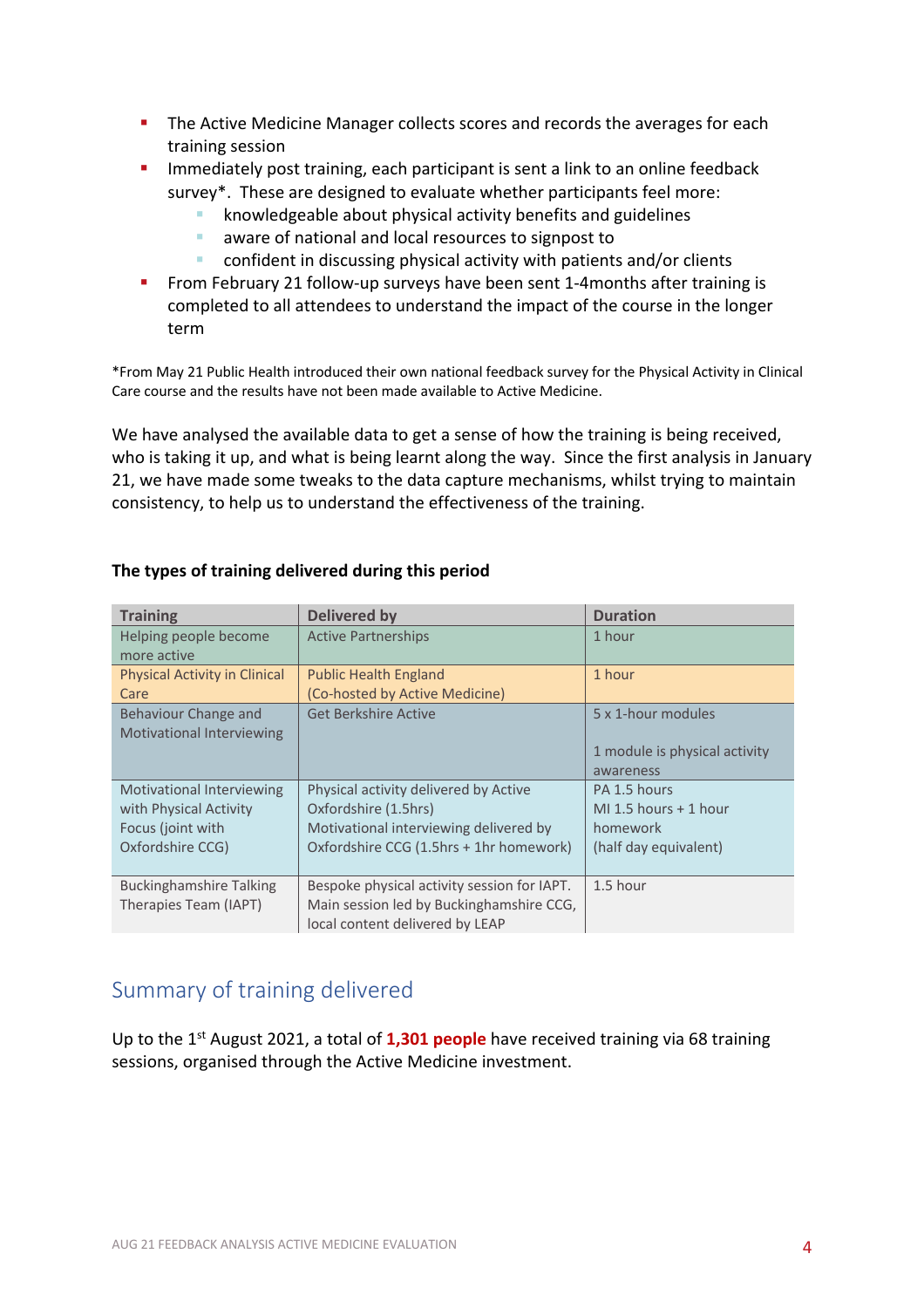



The training has been delivered to a wide range of organisations and different role types from Volunteer Befrienders, Librarians and Housing Support Officers to Physiotherapists, Doctors and Social Workers. For example, 61 different job roles were listed as attending just the Physical Activity in Clinical Care training.

Across all courses, feedback forms were received from 33% of attendees. (This figure excludes the Physical Activity in Clinical Care courses delivered after May 21 when Public Health administered their own feedback process, which Active Medicine does not have access to).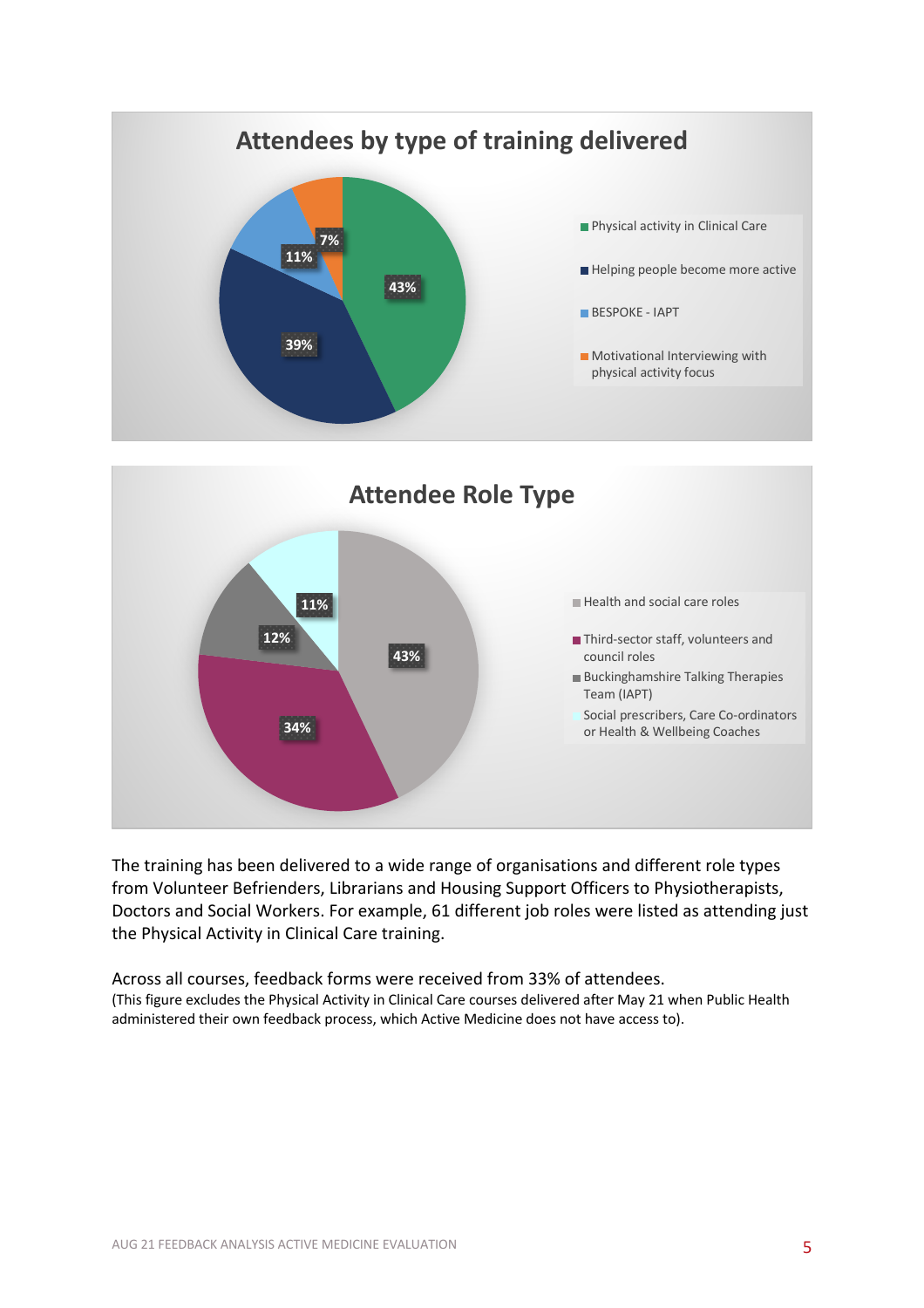#### Feedback surveys

| <b>Total overall</b>             | <b>Number of</b> | Number of         | <b>Feedback</b> | <b>Overall rating</b> |
|----------------------------------|------------------|-------------------|-----------------|-----------------------|
|                                  | sessions         | participants      | respondents     |                       |
| Helping people become            | 34               | 499               | 32%             | 8.1/10                |
| more active                      |                  |                   |                 |                       |
| Physical activity in Clinical    | 22               | 558               | 33%             | 8.6/10                |
| Care                             |                  |                   |                 |                       |
| Behaviour Change and             | $\overline{4}$   | 44 (plus 2)       | 59%             | 8.6/10                |
| <b>Motivational Interviewing</b> |                  | additional for PA |                 |                       |
|                                  |                  | module)           |                 |                       |
| Motivational Interviewing        | 6                | 42                | 52%             | 8.7/10                |
| with Physical Activity Focus     |                  |                   |                 |                       |
| (joint with Oxfordshire CCG)     |                  |                   |                 |                       |
| <b>Buckinghamshire Talking</b>   | $\mathcal{P}$    | 156               | 12%             | 8.3/10                |
| Therapies Team (IAPT)            |                  |                   |                 |                       |
| <b>TOTAL</b>                     | 68               | 1301              | 33%             |                       |

\*feedback on the Better Health Webinar was not collected due as no contact details were available

\*\*IAPT course feedback analysed with Helping People to Become More Active

| Jan to Aug 21                                                                                    | <b>Number of</b><br>sessions | <b>Number of</b><br>participants | <b>Feedback</b><br>respondents | <b>Overall rating</b> |
|--------------------------------------------------------------------------------------------------|------------------------------|----------------------------------|--------------------------------|-----------------------|
| Helping people become<br>more active                                                             | 17                           | 308                              | 30%                            | 8.2/10                |
| Physical activity in Clinical<br>Care                                                            | 14                           | 394                              | $29%$ **                       | 8.6/10                |
| Behaviour Change and<br><b>Motivational Interviewing</b>                                         | $\overline{3}$               | 37                               | 54%                            | 8.5/10                |
| <b>Motivational Interviewing</b><br>with Physical Activity Focus<br>(joint with Oxfordshire CCG) | $\mathcal{P}$                | 21                               | 62%                            | 8.2/10                |
| <b>Buckinghamshire Talking</b><br>Therapies Team (IAPT)                                          | $\mathfrak{D}$               | 156                              | 12%                            |                       |

\*\*up to when PH feedback forms sent (these results not currently available to AM)

| Up to Jan 21                                                                                     | <b>Number of</b><br>sessions | <b>Number of</b><br>participants | <b>Feedback</b><br>respondents | <b>Overall rating</b> |
|--------------------------------------------------------------------------------------------------|------------------------------|----------------------------------|--------------------------------|-----------------------|
| Helping people become<br>more active                                                             | 17                           | 191                              | 37%                            | 8/10                  |
| Physical activity in Clinical<br>Care                                                            | 8                            | 164                              | 36%                            | 8.6/10                |
| Behaviour Change and<br><b>Motivational Interviewing</b>                                         | $\mathbf{1}$                 | (+2 additional for<br>PA module) | 85%                            | 9.2/10<br>9.1/10      |
| <b>Motivational Interviewing</b><br>with Physical Activity Focus<br>(joint with Oxfordshire CCG) | $\overline{4}$               | 21                               | 43%                            | 9.6/10                |

A more detailed summary of feedback data for each training type is given in the Appendices.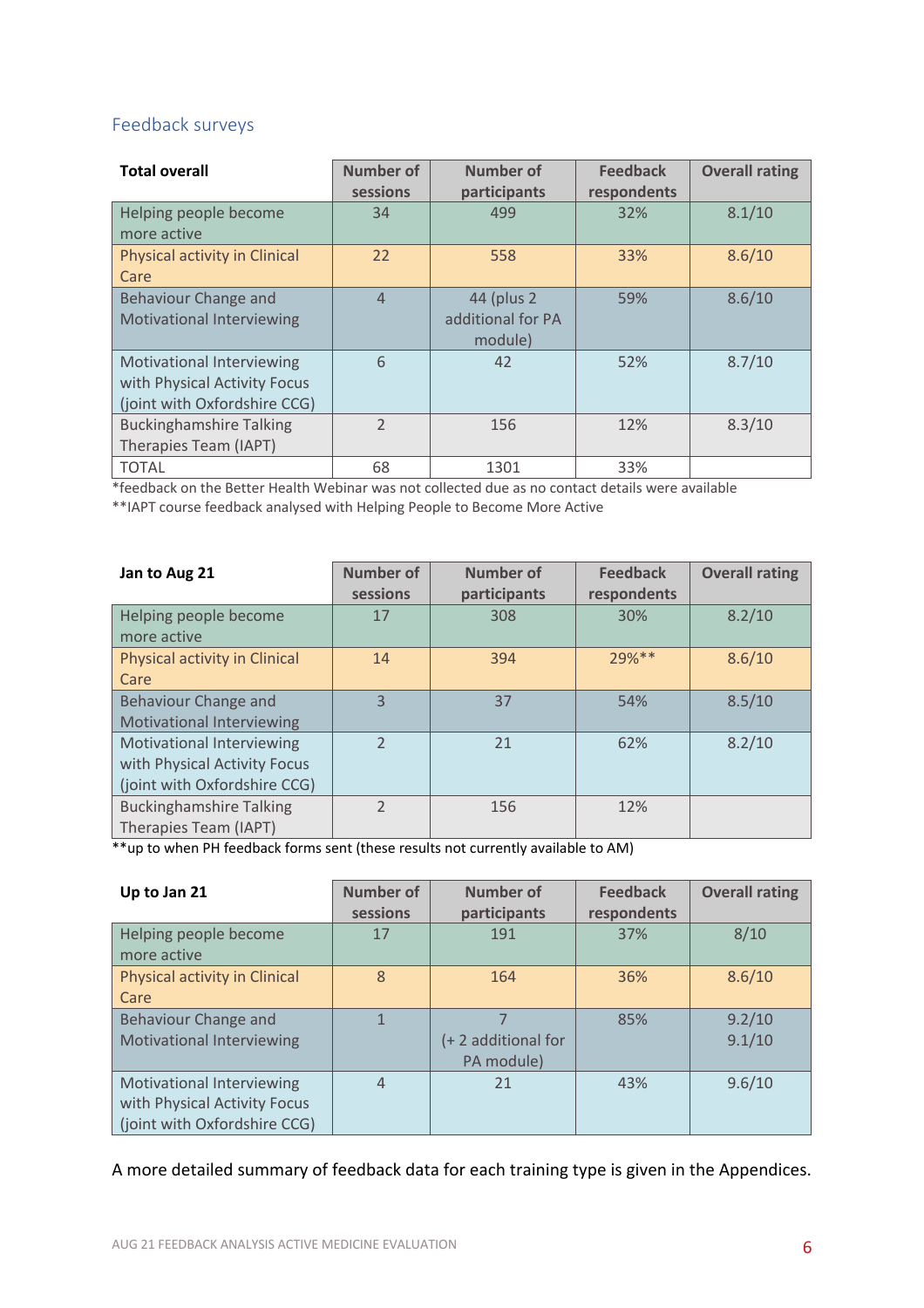#### Follow-up survey

10% of all attendees have completed follow-up surveys. These were sent to attendees 1-4 months after completing the training (between February and August 21), to review the longer term impact of the course. 128 responses were received in total across the different training courses.



Note: those attending Motivational Interviewing Courses in AO were invited to a follow up discussion and therefore were not asked to complete the follow up survey.

Those attending the *Helping People Become More Active* courses accounted for two-thirds of the follow-up survey responses. The responses have come from a number of different role and organisation types, to give a good spread of views.



The most popular roles of those completing the follow up survey were Volunteer befrienders (14%), Social Prescribers/Link workers (13%), Other Volunteers and Nurses (8% each).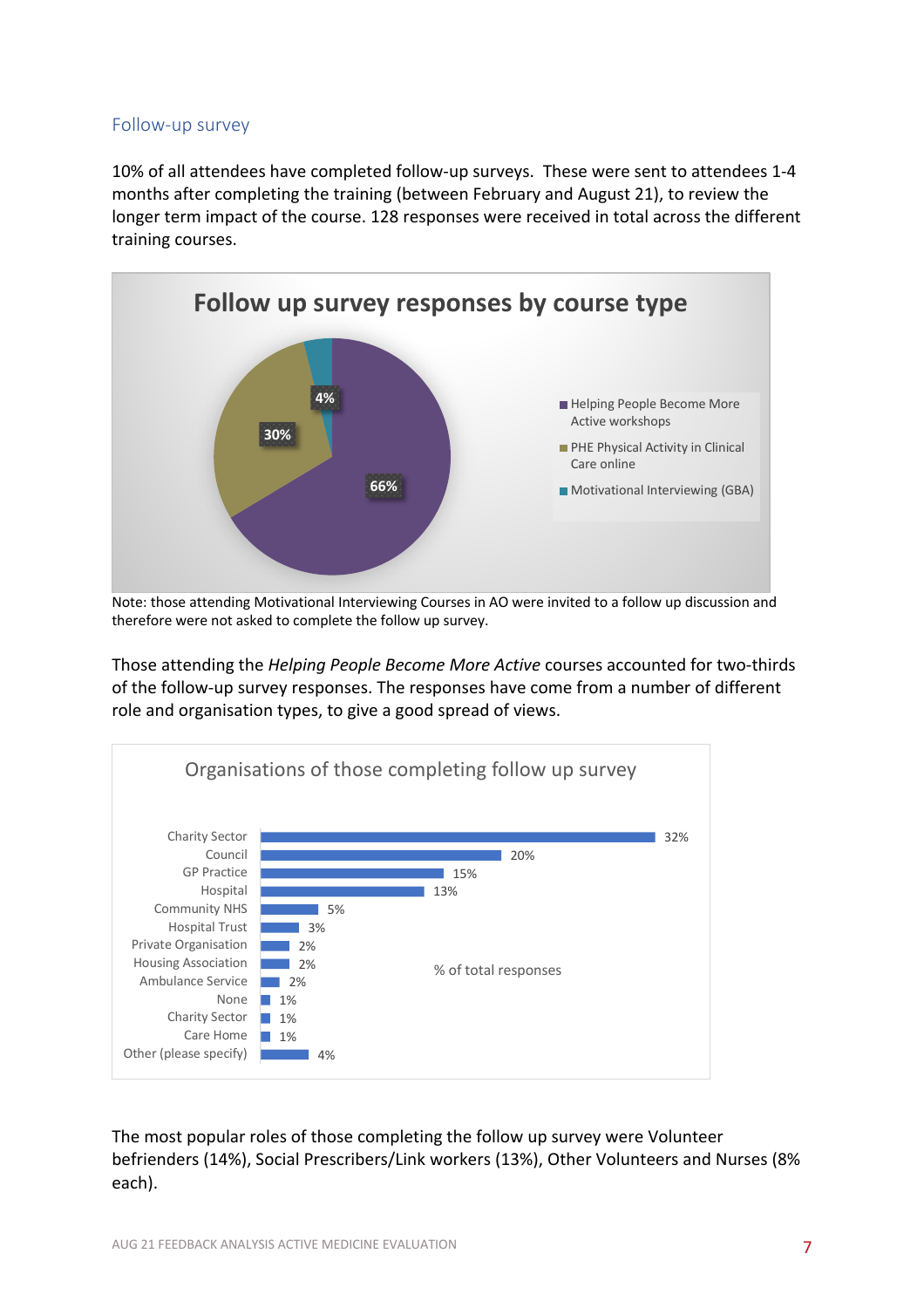## Findings

The processes in place to collect information on training delivery have been sufficient to give a picture of who has participated, and feedback on their own learning. We have heard from approximately one third of all participants via the feedback survey sent immediately after the training, (which is the same as when previous analysis was carried out up to Jan 21).

The feedback shows findings consistent with the previous review (both from the online polls during training and the feedback surveys submitted once training is completed).

It has not been possible to compare results by role type. Processes were amended to do just this, by adding drop-down menus to the feedback survey for roles and organisation types. However, the hugely diverse range of roles (and role descriptions) has meant this has still not been possible. We also found that a large proportion of participants used the 'other' category and entries were not clear enough to clean the data into identifiable groups. Non-descript role descriptions, such as XXXX are common in our systems.

- ! Respondents rate the **usefulness of the training for their role very positively** with the average for each of the courses scoring over 8/10
	- ! *Helping People to Become Active:* 8.1/10
	- ! *Physical Activity in Clinical Care:* 8.6/10
	- ! *Motivational interviewing GBA:* 8.6
	- ! *Motivational Interviewing AO:* 8.7 Source: feedback survey
- ! Before and after polling shows that respondents have **increased** their **knowledge** of the importance of physical activity and its benefits, and their **confidence** in skills to support someone to be more active. In the *Helping People to Become More Active* sessions there are some interesting findings for different groups attending sessions.
	- ! **Greatest improvements** between the before and after scores for knowledge and confidence were in the sessions delivered to **library workers, housing support officers, and Age UK support workers**
	- **If the linterestingly though, the after scores for importance for library workers, was** still the lowest across all sessions. Comments from this group suggest that they may feel it is less important for them in their role, particularly as the library service is heavily promoting self-service, resulting in less opportunities for staff and volunteers to interact with customers
	- ! There was also a large improvement for the **volunteer befrienders** group in importance scores but the **confidence improvement in this group was lower** Source: online poll during training

#### **Findings from feedback survey**

! **Overall feedback scores** for *Helping People to Become More Active* have **improved** when compared to the previous analysis up to Jan 21. This indicates that training is being reviewed in light of feedback and showing improvements as a result Source: feedback survey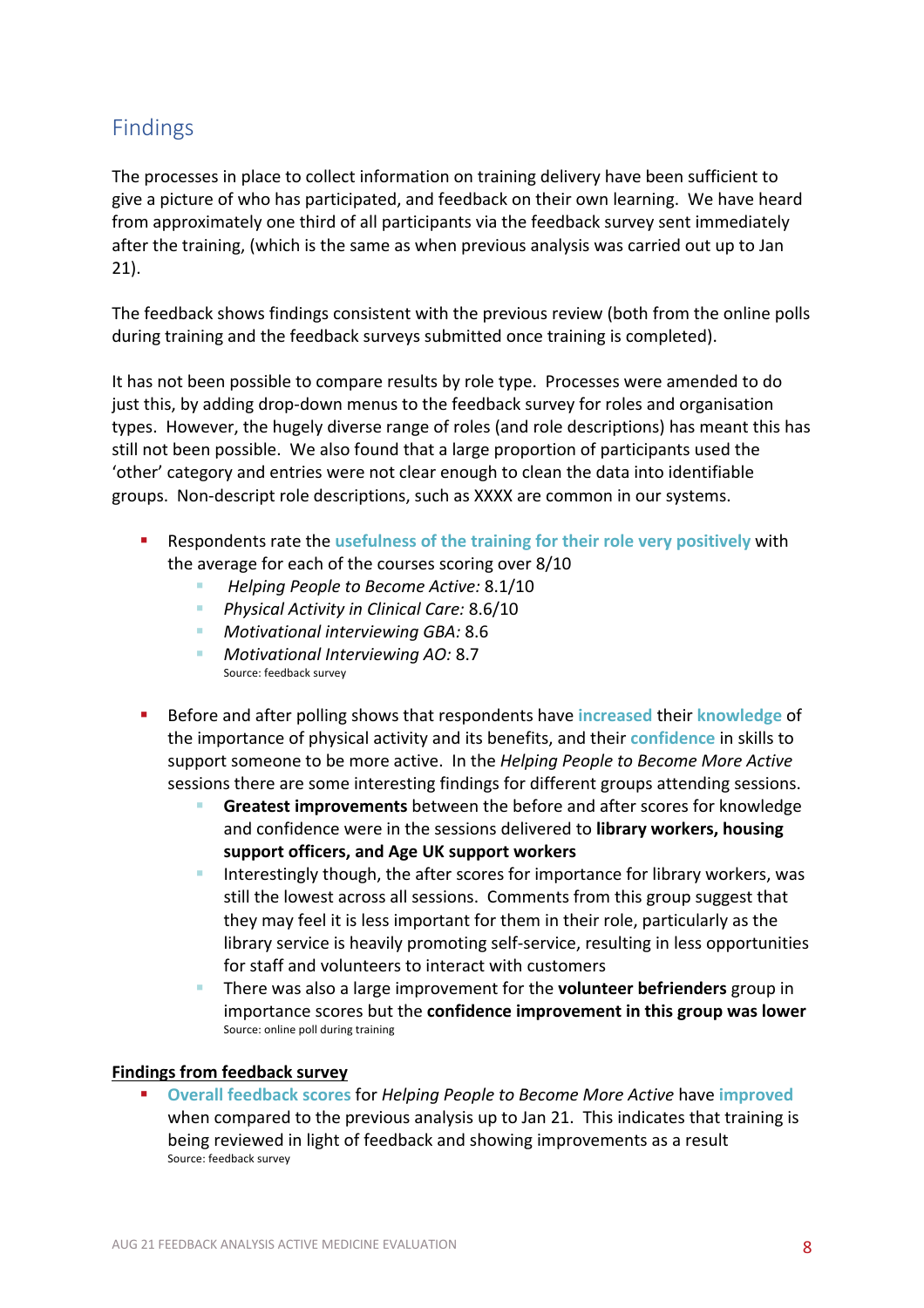! A high proportion of respondents have **pledged to pro-actively encourage physical activity** and to **use the techniques** they have learned to help them do this more effectively. For those attending the motivational interviewing courses there was an overwhelming majority of comments (77%), about using the techniques learned to improve their conversations about physical activity. This was also the second most popular comment for those attending the *Helping People to Become More Active course* (19%). The top comments for both the *Helping People to Become More Active* and *Physical Activity in Clinical Care* courses related to attendees committing to talk to patients and clients more about physical activity (31% and 28% respectively) and having a **greater understanding of physical activity and it's benefits** (14% and 17%).

Some respondents commented specifically on having **greater understanding of the mental wellbeing benefits of physical activity** and discussing this with clients/patients/customers in the future. Having a greater **understanding that "***any movement is good***"** and that change can start with small steps was also mentioned

Respondents also referred to feeling **more confident** in:

- using resources
- signposting
- using techniques to help with listening and initiating conversations with clients
- ! The majority of respondents **did not suggest any improvements**. Most felt that the courses were a good length and delivery was high quality. The minority that did (recognising that it might be difficult with shorter courses and while delivery was online), requested:
	- more specific advice to help discuss physical activity with clients with more complex needs,
	- spending a little more time in the sessions on **role play of conversations** and
	- **greater interaction** with others attending the courses

A few also said they would **prefer to attend** the *Helping people to become more active* course **in person** if that had been possible (courses delivered online due to Covid restrictions).

- ! The previous analysis showed that **before attending training**, a high proportion of participants state that they **already know how important it is** to have conversations about physical activity with **confidence scores generally lower** Source: online poll during training
	- Whilst this analysis still shows on average a high level of importance there is **a greater variety, and a lower overall average score for importance at the start of the training,** suggesting that the training is now being delivered to a **wider range of audiences,** perhaps including some who are less aware of the importance of physical activity
	- This is replicated in the confidence scores, with the average across all *Helping People to Become More Active* courses since Jan 21 at 6.9/10, lower than the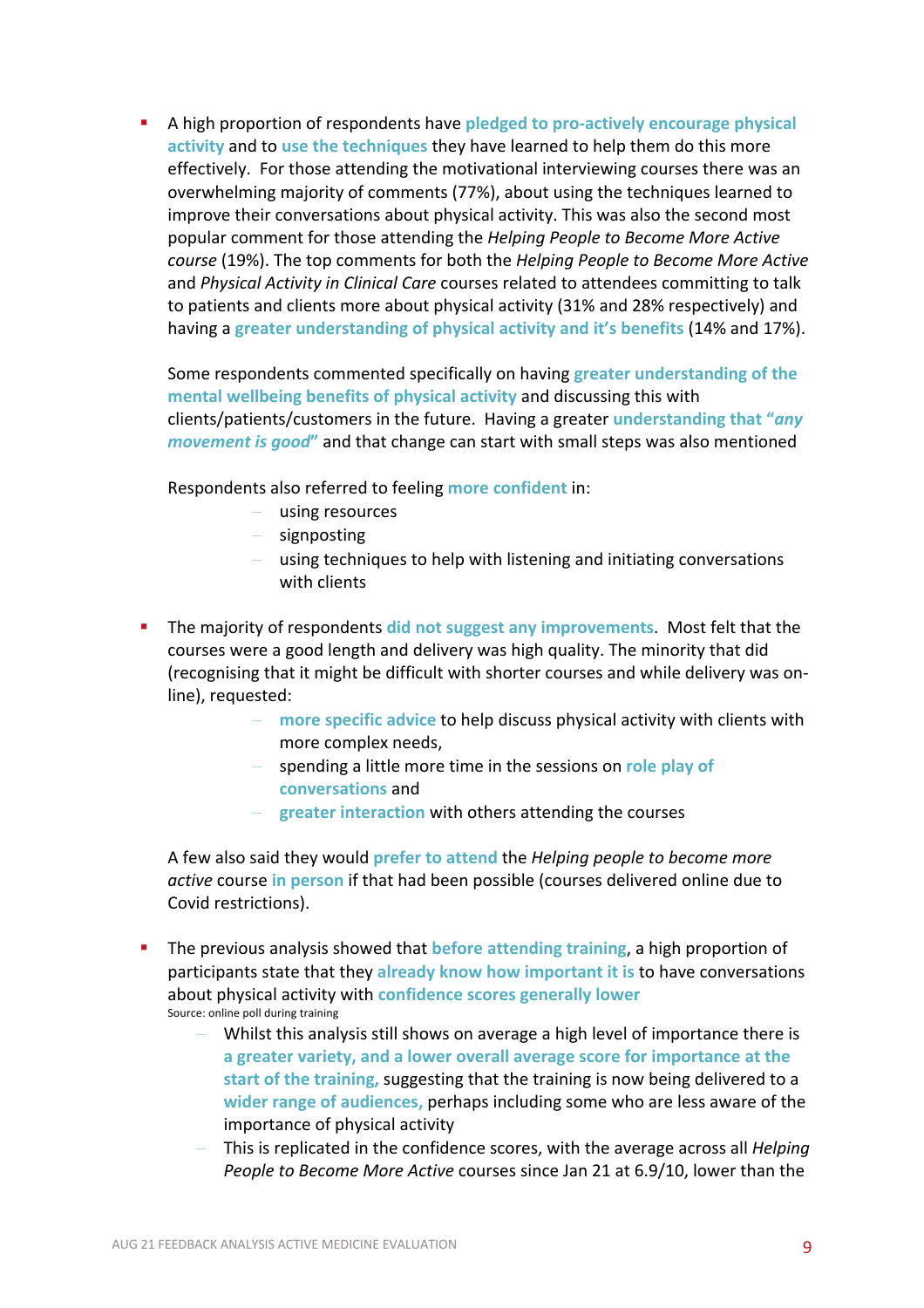#### previous analysis (7.4/10)

! There was a much **lower proportion of respondents agreeing** or strongly agreeing with the statement *'I feel more knowledgeable about the benefits of physical activity'* as a result of the *Helping People to Become Active* training, compared to other types of training, when the initial analysis was carried out. Since January 2021 though, the average score has increased, and the overall average now stands at 84% (still lower than the 94% for the *Physical Activity in Clinical Care* training)

This may be due to the fact that people already feel knowledgeable about physical activity (supported by the high scores at the start of the courses relating to importance of physical activity). The inclusion of 'more' in this question is designed to show the improvement after attending the course but does not take into account prior knowledge (or perceived prior knowledge) in this area

! After the initial analysis in January 21 a question was added to the survey to ask about reasons for attending the training (**Why did you join the training today?**). This was to help us to find out if those attending already recognised the importance of physical activity and to help target marketing of the courses. Respondents were asked to provide free text answers.

#### **35% of people across all courses mentioned being able to promote or encourage physical activity with clients**

(this was the most popular response for the *Helping People to Become More Active* (40%) course and the second most popular for the *Physical Activity in Clinical Care* (32% course).

The second most popular reason across all courses related to **gaining/improving or refreshing physical activity knowledge** accounting for 22% of responses (this was the most popular response for the Physical Activity in Clinical Care Course with 39% of comments provided)

Unsurprisingly the most popular response to this question for those attending the motivational interviewing courses was to **improve or refresh motivational interviewing techniques**

Across all courses 8% of those attending did so because of a **manager request,** or it was a **mandatory requirement** for their role

#### **Findings from follow-up survey**

The follow-up survey also provides some interesting insights over a longer period of time. The number of responses received and general positivity within the responses suggests that the **training experience has been valued by those taking part**

! The average score for *'How useful was the course for your role?'* was still high at 7.6/10, however this is slightly lower than the scores from the feedback surveys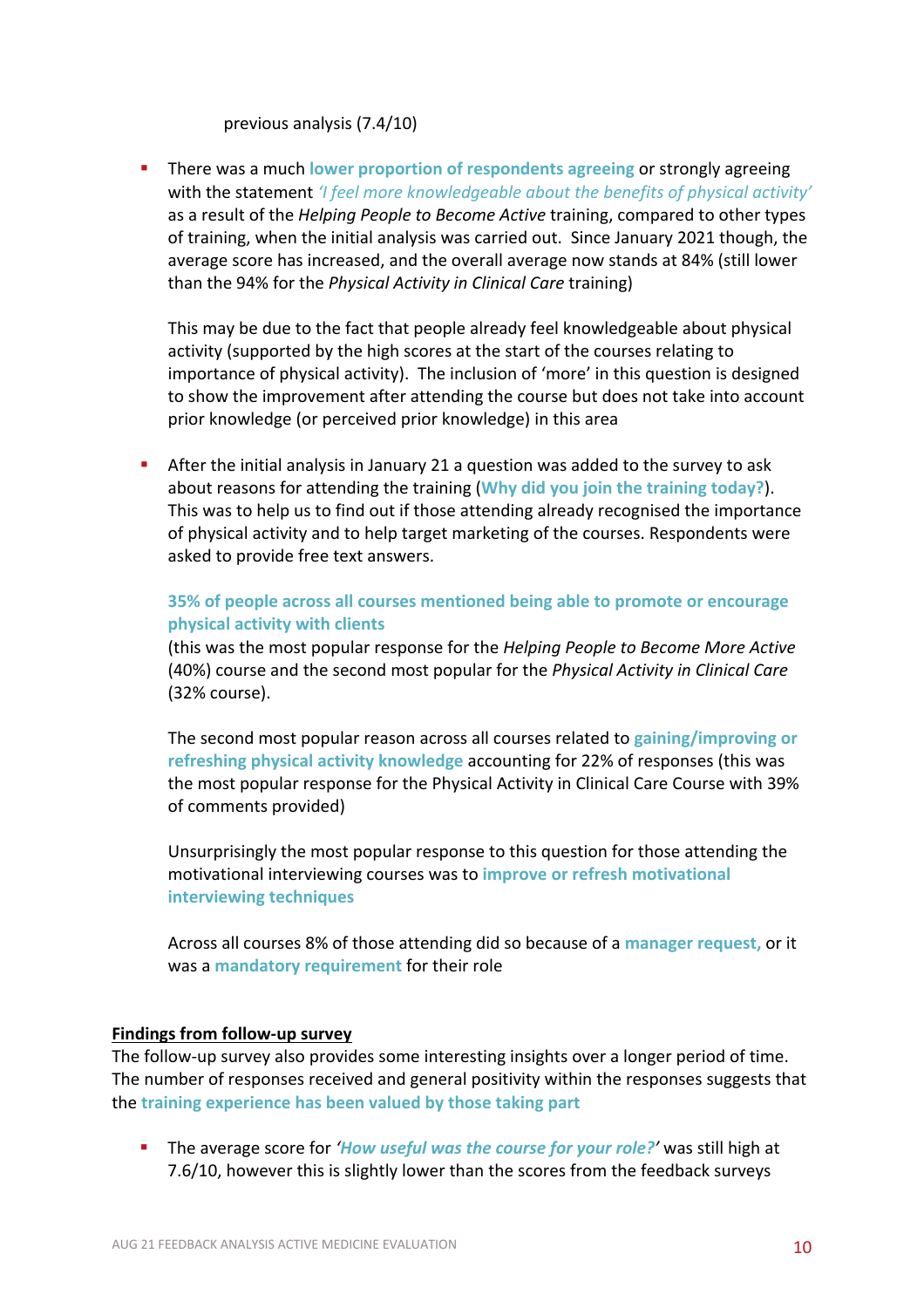which range from averages of 8.2/10 to 8.6/10. This score may have been impacted by some attendees feeling that it was not appropriate to discuss physical activity with clients during Covid lockdown periods when people were not able to leave home or while activities were unavailable

- ! The overall average for *'Confidence in having physical activity conversations'* is slightly lower (8/10) than the average rating for importance of physical activity conversations (8.4), however both averages are encouragingly high
- ! **Healthcare Workers, Occupational Therapists and Nurses felt the course had been most useful** and rated the importance of physical activity conversations with clients/residents the highest. Of these, Occupational Therapists (9/10) also reported feeling confident in having conversations, but confidence levels were slightly lower for Nurses (8.4/10) and Healthcare Workers (8.1/10)
- ! Conversely, despite scores still being positive, **Volunteer Befrienders had the lowest averages** for how useful the course was (6.4/10) and also for the importance of physical activity conversations (7.2/10), and they also scored their confidence in having conversations lower at 7.4/10
- ! **Doctors** also rated the usefulness of the course lower (6.8/10) although they did **recognise the importance of conversations about physical activity** (8.8/10). Their confidence was just below the overall average in the follow up surveys at 7.9/10
- ! Overall **73% of attendees reported having physical activity conversations** *'Much or Slightly More Often'* than before attending the training. GP practices, hospitals and charity sector organisations reported even higher rates with 84%, 82% and 76% respectively, whilst Council staff (68%) and other organisations had lower averages. This perhaps reflects the importance and confidence scores discussed above, with those who believe it to be more important, relevant and have increased confidence, holding more conversations and vice versa
- **I** In terms of what attendees are **doing differently** as a result of the training, more awareness is the biggest theme coming through in the follow up survey. Comments indicate attendees are generally:
	- ! **more aware of physical activity**, including raised awareness of why having conversations about physical activity is important and how to incorporate them into their work
	- ! **changing practices** to introduce physical activity information
	- ! **changing their personal active habits**

The follow up survey even prompted one person to have a look at website again to remind themselves of what resources they can use

! In addition to this, and similar to the feedback surveys, lots of people mentioned **encouraging physical activity** more than previously and also talked about **initiating and facilitating discussions using the techniques learnt** at the training as well as improved knowledge and increased confidence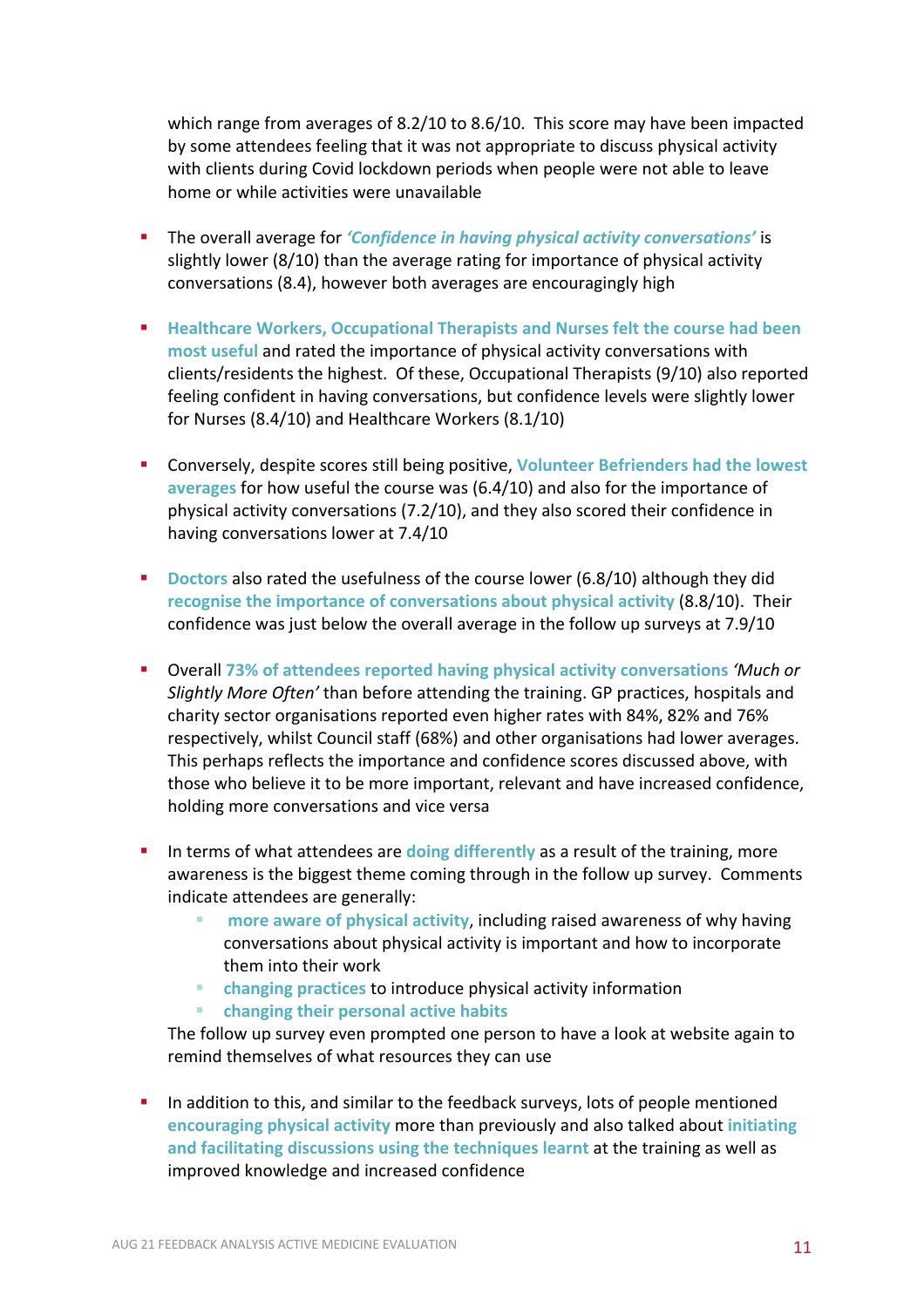- ! A number of people stated that they **weren't doing anything differently,** and there were different reasons for this from: it's not relevant to their role e.g. anaesthetist, to; the timing is not appropriate e.g. whist Covid restrictions are in place, to; attendees feeling that they were already discussing physical activity
- ! When asked *'What would help you to have conversations about being physically active?'*, 32% of attendees suggested that **'A central hub to signpost clients/patients to get support'** with 20% indicating **'More community groups to signpost'**
- ! **Over half of those responding to the survey were able to provide examples of experiences of conversations about physical activity since the training**. These were split fairly evenly between
	- ! **specific examples** eg "*Visiting a client, I mentioned how important it is to keep active and he said in that case let me show you round and took me on a tour of the sheltered living complex where he lives*" and
	- ! **more general observations** "*We are talking to different organisations all the time about the importance of physical activity in our day to day work - this course has provided us with some specific training material to back this up*"
- ! There were also additional examples where attendees mentioned **changing working practices** as a result of the training e.g. "*will be setting up a health & wellbeing action group for the Amersham Community Board, in order to look at many ways we can support people in the local area*" and "*As part of my assessments, I encourage my service-users to be physically active and I refer them to use the gym and walking groups*".

The **online learning hubs** were set-up on the websites of each Active Partnerships in September 2020. It may be useful to analyse any **traffic data** to show the usage of this facility, but as yet this has **not been made available**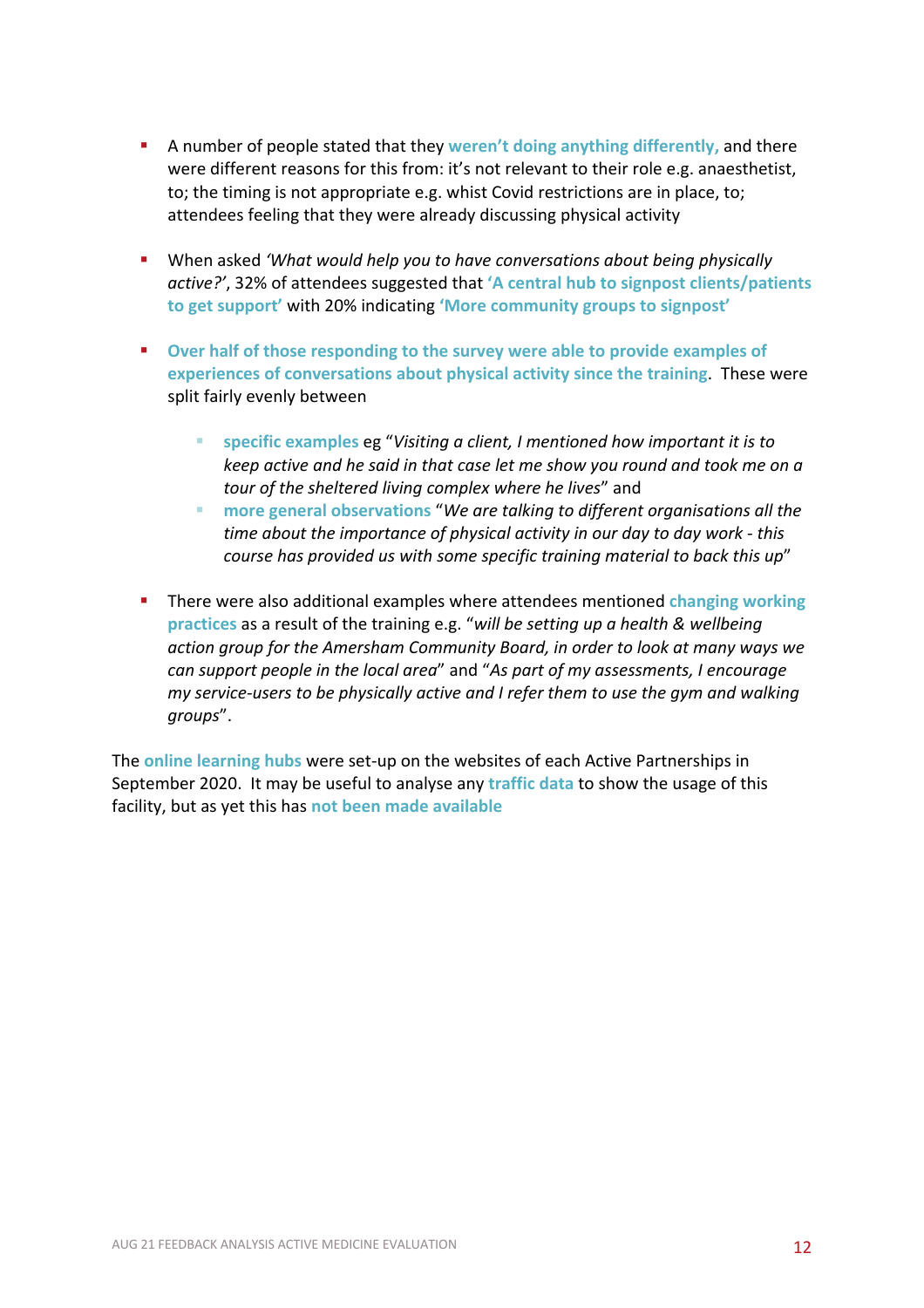## Recommendations

The February 2021 metrics report identified recommendations to help us gain a more comprehensive picture of how the Active Medicine investment is landing within the system.

We recognised that this was always going to be a fine balance between keeping feedback requests as concise and consistent as possible, not placing greater burdens on people working in an already stressed system, while still digging a little deeper to get a greater understanding of impact. Some of the changes were implemented and we have mentioned these in the findings.

It may be worth considering some further alterations to the data collection process and these are outlined below.

#### **Feedback survey**

- 1. Consider whether to amend drop down menus for role type and organisation type in the feedback survey, so that question responses can be analysed by these groupings to see if there are patterns in responses to questions. Alternatively, it may be possible for someone with close knowledge of the sector to review the listed job roles and clean them in the survey data to create useful groupings for analysis
- 2. It may be worthwhile adding a drop-down menu of answer options to the question *Why did you join the training today?* Some of the answers provided were quite general and so did not provide enough evidence on whether those joining the courses already have an interest/understanding of the importance of physical activity and also to help with the targeting of future marketing. This would also enable more efficient analysis for this question
- 3. Consider creating drop down menu for collecting views on the question *'What will you do differently as a result of this training?/What's the main thing you will take away?'*. While this means that there will be less quotes to draw on for marketing material, it again means that analysis will be more efficient and it helps to prompt respondees to think about the answer more broadly. The drop-down list would be based on the responses already received from surveys and again would have an 'other' box with comments to collect different ideas to those listed. This has become more important as the number of courses has increased and therefore also the number of responses for analysis
- 4. Investigate the possibility of gaining access to PHE feedback surveys or analysis of these for those attending *Physical Activity in Clinical Care* courses

#### **Follow-up survey**

5. This survey has provided valuable additional information about the longer-term impacts of attending training. It will be important to continue to promote the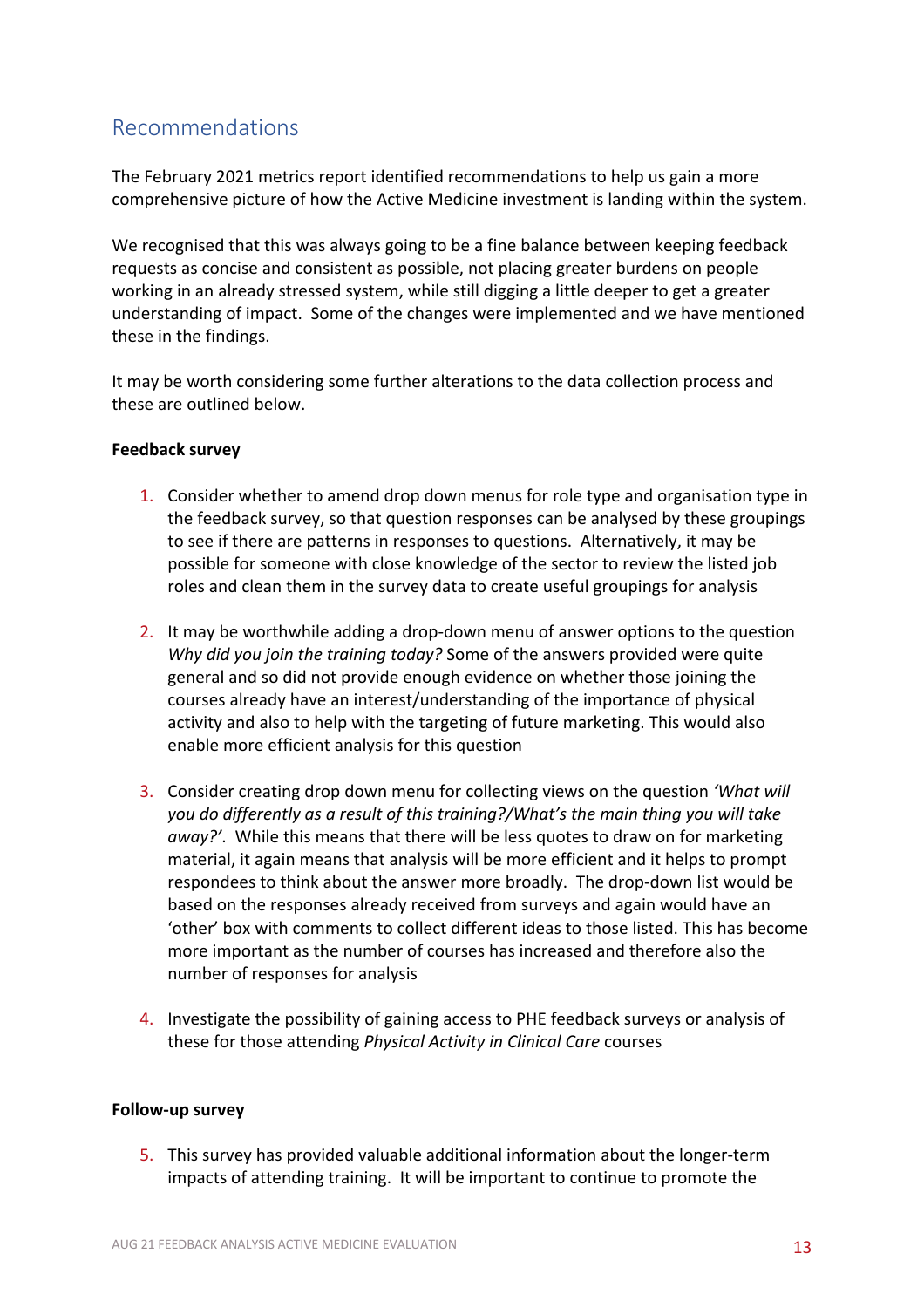completion of this survey using the variety of techniques already employed to ensure a good number of survey responses. This could include:

- Circulating the follow-up survey a shorter period after the training is delivered. Perhaps 4-6 weeks after the course has taken place so there has been enough time for attendees to start to utilise what they have learned but still soon enough for it to be fresh
- Continue with incentives for those completing follow-up surveys. Vouchers for completing the surveys within a certain time period. Perhaps also increasing the value of the incentive (and awarding the prizes less often so the cost does not increase) will encourage greater response rates

#### **Data capture**

6. Consider how the different data elements can be brought together to provide a more complete picture – the list of course attendee data and pre-and post scores are available for all attendees however, only a proportion of attendees complete feedback forms providing the more detailed feedback. Is there an efficient way to bring all the data for each training session delivered together?

#### **Relationships**

- 7. Complement the impact survey using more informal methods to establish and maintain relationships with those who have previously been involved in training. There may be a number of different ways to maintain contact, and some may work better for certain people or in certain situations. A number of techniques could be tested to see which are most effective. Ideas could include:
	- a. Regular emails with interesting and informative nuggets of information. Just one statement per email – a *'did you know…?'* style. Something to keep the importance of physical activity front of mind
	- b. Short calls with managers to discuss any changes they've noticed amongst their team since attending training and to discuss additional needs
	- c. Attending team meetings to gather team feedback
	- d. Newsletter to previous attendees/organisers bitesize
	- e. Use of platforms such as the learning hub and social media to share updates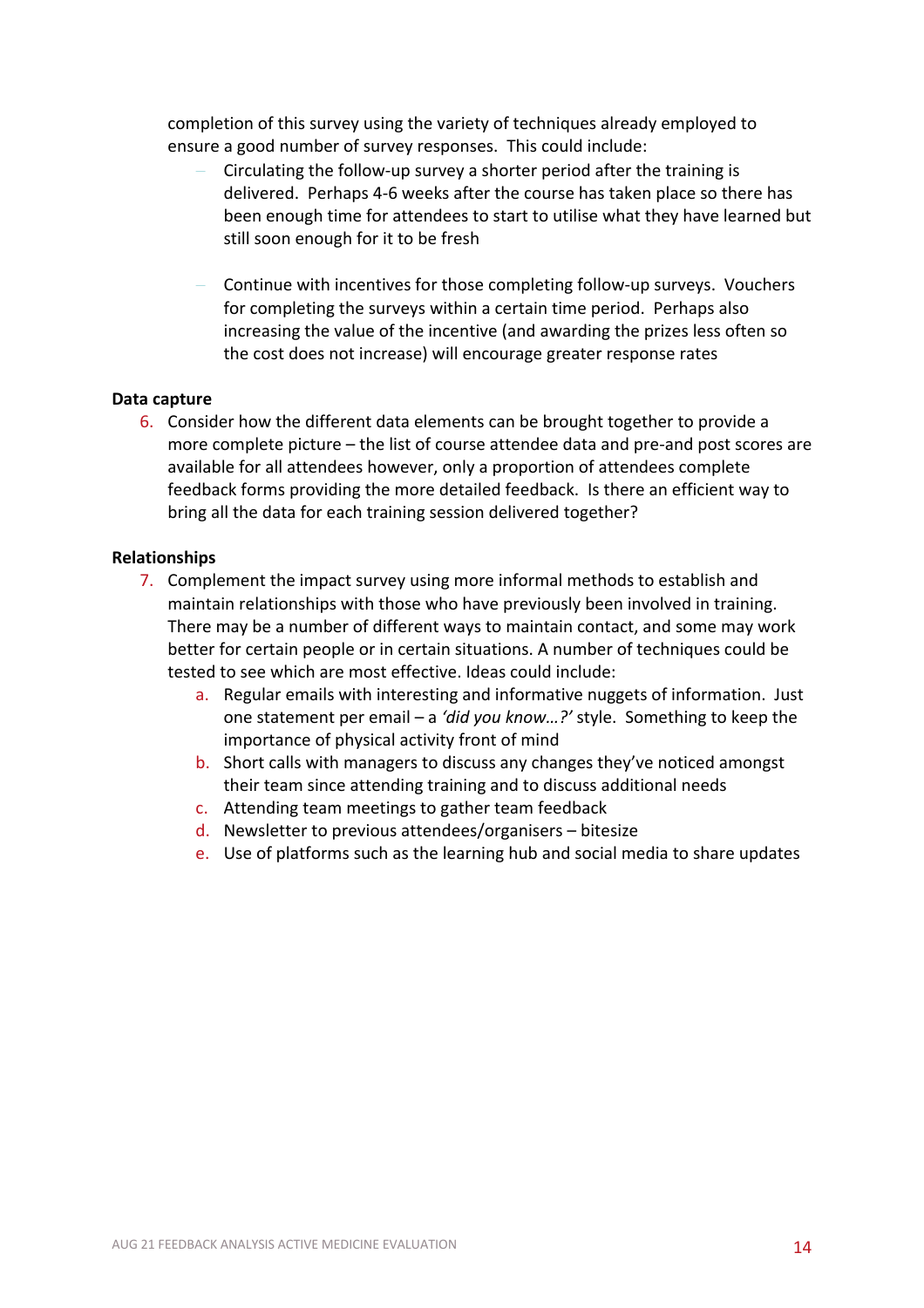## Appendix 1 – Summary of feedback by training type

#### Helping People to Become More Active

#### Summary information (June 2020 to July 2021)



| <b>Attendee organisations</b>       | <b>Attendee roles</b>                                          |
|-------------------------------------|----------------------------------------------------------------|
| Local authorities, voluntary orgs,  | Volunteers, social prescribers, physiotherapists, councillors, |
| NHS, Citizens Advice, Enrych, Mind, | befrienders, home podiatry team, adult social care team,       |
| Age UK, CCG                         | patient care co-ordinators, dementia advisors, carer           |
|                                     | advisors, support workers, outreach workers, psychologists     |

#### Overall ratings

| How would you rate this webinar?* /   |             |
|---------------------------------------|-------------|
| How useful was this training for your | $8.1_{/10}$ |
| role?** (182 responses)               |             |

\*Asked for first 3 courses. \*\*Asked at all subsequent courses.

Attendees were asked to rate at the start and end of the course, **'On a scale of 1-10, how important do you feel having conversations about physical activity is with clients/patients?'**. Scores at the start of the course averaged a high 8.0/10. The range of scores across different courses was quite considerable at the start of the courses. At all but

one of the courses the scores had increased to an even higher average score of 9.1/10 for the same question. Additionally, the range of scores was reduced at the end of the course.

| 'Importance' scores | Rating at Start | Rating at end | <b>Change</b> |
|---------------------|-----------------|---------------|---------------|
| Average Score       | 8.0             | 9.1           | 1.1           |
| Range of Scores     | 5.4 to 9.5      | 8.2 to 10     | -0.1 to 2.8   |

Attendees were asked to rate at the start and end of the course, **'On a scale of 1-10, how confident are you in having conversations about physical activity with clients/patients?'**. Scores at the start of the showed a large range from course to course from 4.9 to 9.5. Again, scores in all courses increased for the same question by the end of the course. Improvements ranged from 0.8 up to 3.2.

| Confidence' scores   | Rating at Start | Rating at end | Change     |
|----------------------|-----------------|---------------|------------|
| <b>Average Score</b> | 7.0             | 8.9           | 1.9        |
| Range of Scores      | 4.9 to 9.5      | 7.9 to 10     | 0.8 to 3.2 |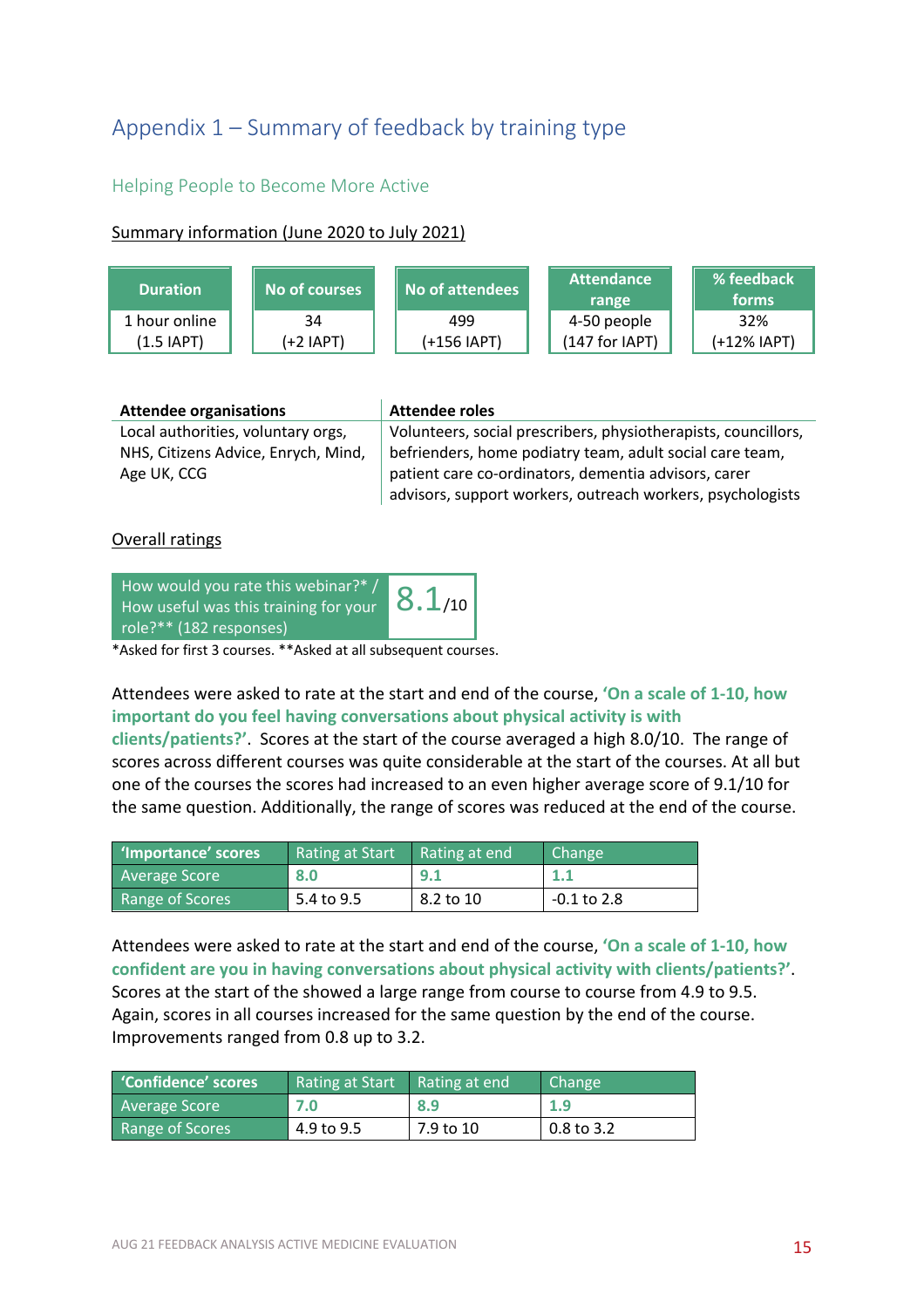| To what extent do you agree with the following statements:        | % who agree or | <b>Number of</b> |
|-------------------------------------------------------------------|----------------|------------------|
|                                                                   | strongly agree | responses        |
| I feel more knowledgeable about the benefits of physical activity | 84%            | 161              |
| I feel more knowledgeable about the guidelines for physical       | 93%            | 161              |
| activity                                                          |                |                  |
| I feel more aware of resources that are available nationally and  | 95%            | 161              |
| locally to signpost                                               |                |                  |
| I feel more confident in my skills to support someone be more     | 89%            | 161              |
| active                                                            |                |                  |

#### Physical activity in clinical care

#### Summary information (June 2020 to July 2021)

| <b>Duration</b> | No of courses | No of attendees | <b>Attendance</b><br>range | % feedback<br>forms  |
|-----------------|---------------|-----------------|----------------------------|----------------------|
| 1 hour online   |               | 558             | 5-52 people                | 33% of<br>attendees* |

\*Up to May 21 where PHE feedback forms replaced Active Medicine feedback

| <b>Attendee organisations</b>       | Attendee roles include                                  |
|-------------------------------------|---------------------------------------------------------|
| Hospital trusts, NHS, GP surgeries, | Doctor, nurse, PH practitioner, Occupational therapist, |
| Local Authorities                   | Radiographer, Dietitian, Nutritionist, Physiotherapist, |
|                                     | Healthcare assistant, Social prescriber, Psychologist,  |
|                                     | Pharmacist, Speech and language therapist               |

#### Overall Ratings



How confident are you with giving physical activity advice?

Feedback shows an increase across each of the courses run of attendees levels of confidence in providing PA advice after attending the course compared to the start of the course. The levels vary across each course however no-one reported feeling 'Not confident' in providing physical activity advice at the end of the course. The chart below shows there were considerable increases in those who felt 'Very confident' by the end of the course (56%) compared to at the start of the course (9%).

|           | Start of course |            |           | End of course |            |           |
|-----------|-----------------|------------|-----------|---------------|------------|-----------|
| Answer    | Not             | Moderately | Verv      | Not           | Moderately | Verv      |
| option    | confident       | confident  | confident | Confident     | confident  | confident |
| % of      | 25%             | 65%        | 9%        | 0*            | 44%        | 56%       |
| attendees |                 |            |           |               |            |           |

\*only 3 of all attendees reported still feeling 'Not confident' after the course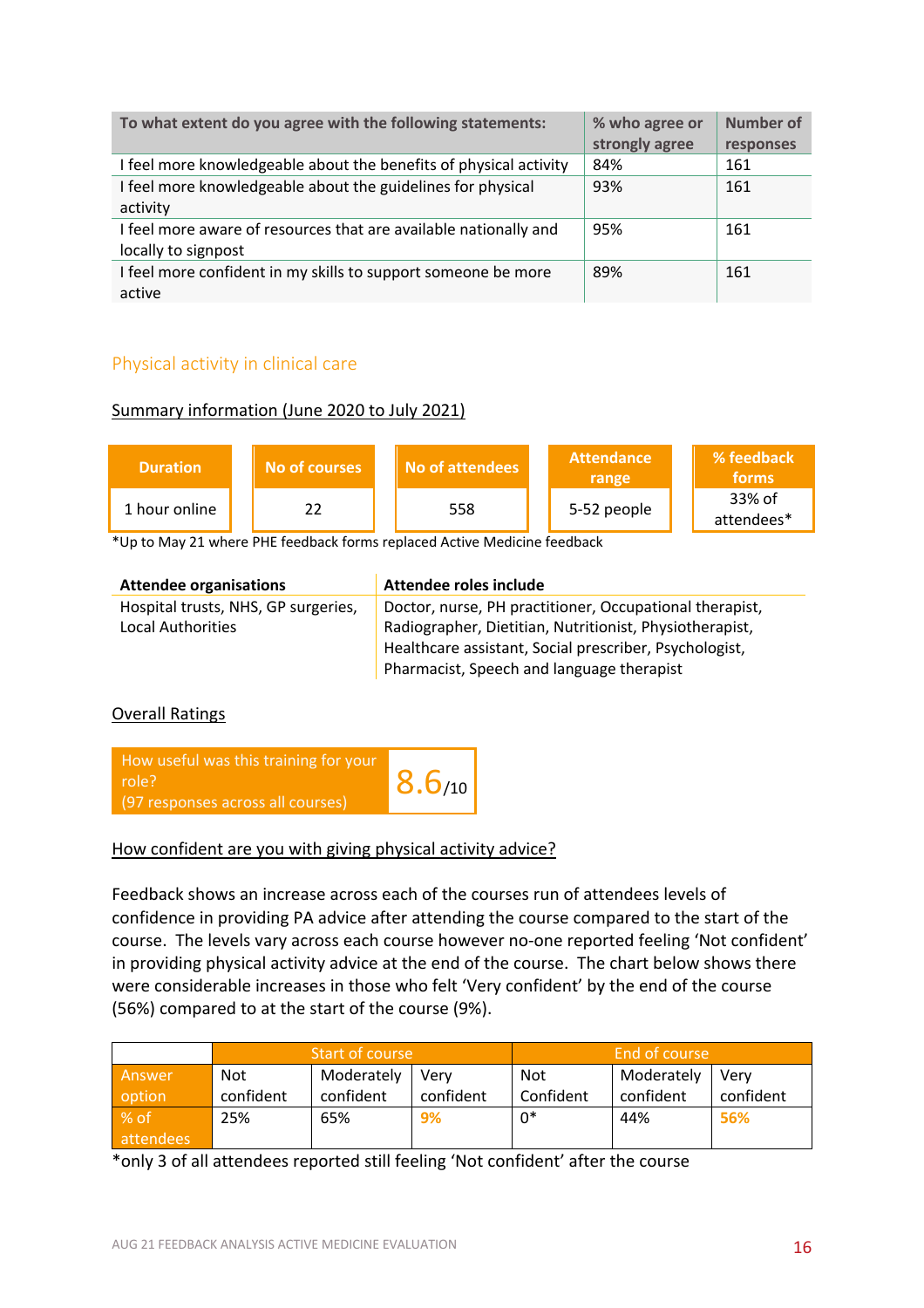| To what extent do you agree with the following statements:        | % who agree or<br>strongly agree | Number of<br>responses |
|-------------------------------------------------------------------|----------------------------------|------------------------|
| I feel more knowledgeable about the benefits of physical activity | 94%                              | 97                     |
| I feel more knowledgeable about the guidelines for physical       | 96%                              | 97                     |
| activity                                                          |                                  |                        |
| I feel more aware of resources that are available nationally and  | 96%                              | 97                     |
| locally to signpost                                               |                                  |                        |
| I feel more confident in my skills to support someone be more     | 93%                              | 97                     |
| active                                                            |                                  |                        |

#### Behaviour change and motivational interviewing

#### Summary information (June 2020 to July 2021)

| <b>Duration</b>   | No of courses | No of attendees                               | <b>Attendance</b><br>range | % Feedback<br>forms                    |
|-------------------|---------------|-----------------------------------------------|----------------------------|----------------------------------------|
| 5 hours<br>online | 4             | 44<br>(+2 Module 1 PA<br>awareness attendees) | 7-15 people                | 59% course end<br>(+13 at module ends) |

| Course type         | <b>Attendee organisations</b>    | <b>Attendee roles</b>       |
|---------------------|----------------------------------|-----------------------------|
| PA and Motivational | Local authority, Royal Berkshire | Employment advisors, social |
| interviewing (GBA)  | Hospital Trust, Integrated Care  | prescribers, nurses         |
|                     | System                           |                             |

#### Overall Ratings

| On a scale of 1-10 how useful<br>was this course to your role?<br>$(26$ responses – whole course<br>feedback only) | 8.6/10 |
|--------------------------------------------------------------------------------------------------------------------|--------|
|--------------------------------------------------------------------------------------------------------------------|--------|

At the start of the course each of the attendees was asked **'On a scale of 1-10, how important do you feel having conversations about physical activity is with clients/patients?'**. Compared with other courses the score at the start of the course was relatively low at an average 6.6/10. By the end of the course though there was a large improvement in importance to an average of 8.4/10, an increase of 1.8.

| 'Importance' scores | <b>Rating at Start</b> | Rating at end | Change |
|---------------------|------------------------|---------------|--------|
| Average Score       | 6.6                    | 8.4           | 1.8    |

Attendees were also asked **'On a scale of 1-10, how confident are you in having conversations about physical activity with clients/patients?'**. The average scores are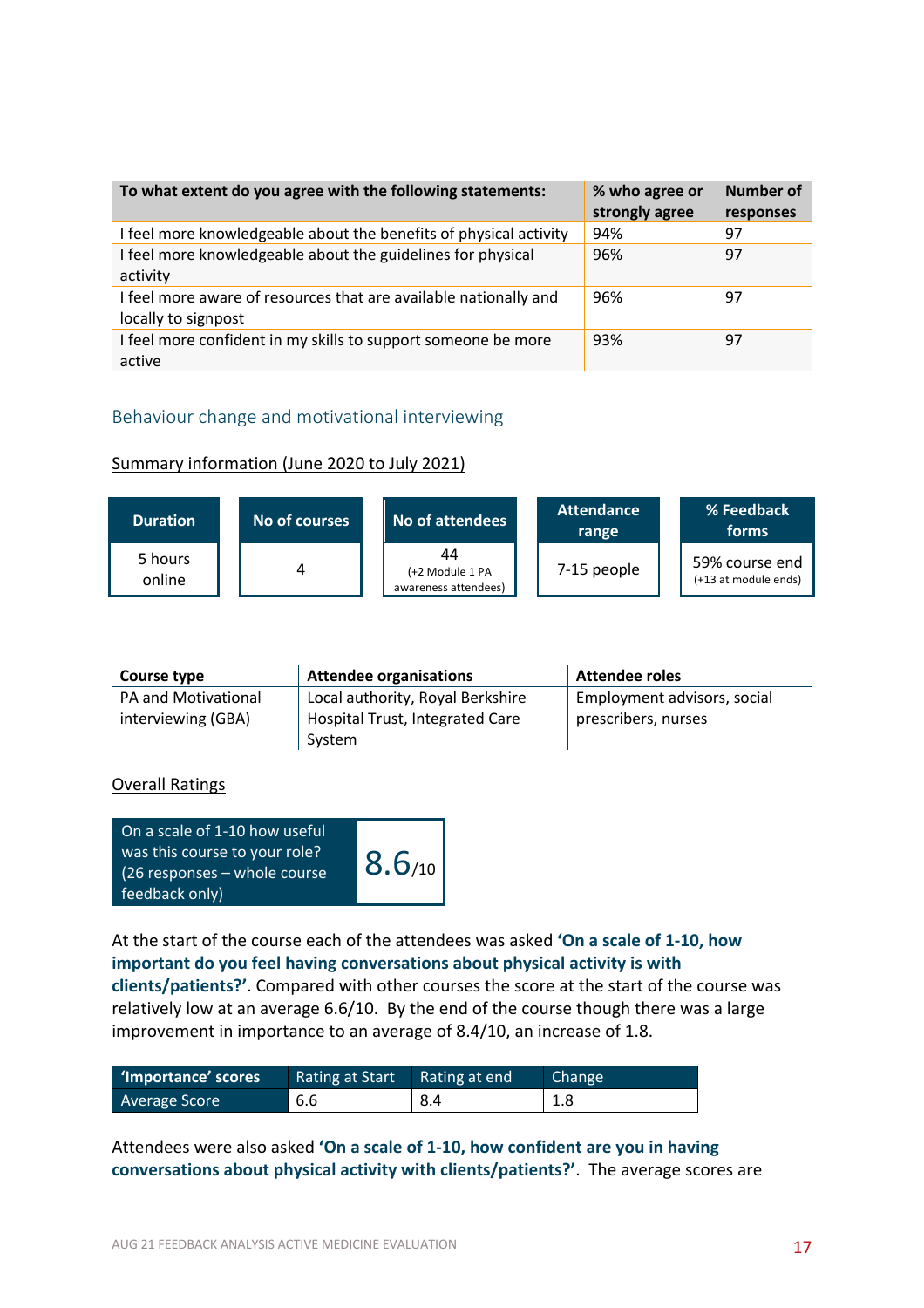relatively low again at the start of the course (5.9/10) but increased considerably by the end of the course to 8.6/10, an increase of 2.8

| 'Confidence' scores | Rating at Start Rating at end |     | Change            |
|---------------------|-------------------------------|-----|-------------------|
| Average Score       | 5.9                           | 8.6 | $\vert 2.8 \vert$ |

| To what extent do you agree with the following statements:        | % who agree or | Number of |
|-------------------------------------------------------------------|----------------|-----------|
|                                                                   | strongly agree | responses |
| I feel more knowledgeable about the benefits of physical activity | 85%            | 20        |
| I feel more knowledgeable about the guidelines for physical       | 90%            | 20        |
| activity                                                          |                |           |
| I feel more aware of resources that are available nationally and  | 90%            | 20        |
| locally to signpost                                               |                |           |
| I feel more confident in my skills to support someone be more     | 90%            | 20        |
| active                                                            |                |           |

#### Motivational Interviewing with Physical Activity Focus (Joint with Oxfordshire CCG)

#### Summary information (June 2020 to July 2021)



\*Part 1 – Physical activity delivered by Active Oxfordshire (1.5hrs). Part 2 – Motivational interviewing delivered by Oxfordshire CCG (1.5hrs + 1hr homework)

| <b>Attendee organisations</b>                                               | Attendee roles     |
|-----------------------------------------------------------------------------|--------------------|
| Local authority, Charities - Guideposts, OXfed, Age UK,<br>Oxfordshire Mind | Social prescribers |

Overall ratings

| How useful was this training for your<br>role?<br>(22 responses) | 8.7/10 |
|------------------------------------------------------------------|--------|
|------------------------------------------------------------------|--------|

#### At the start of the course each of the attendees was asked **'On a scale of 1-10, how important do you feel having conversations about physical activity is with**

**clients/patients?'**. The average score across all courses was high at 8/10, although this is a slight reduction when compared to analysis in Jan 21. The same question was asked at the end of the module and the rating had increased to an average of 8.9/10 (again lower than the previous average).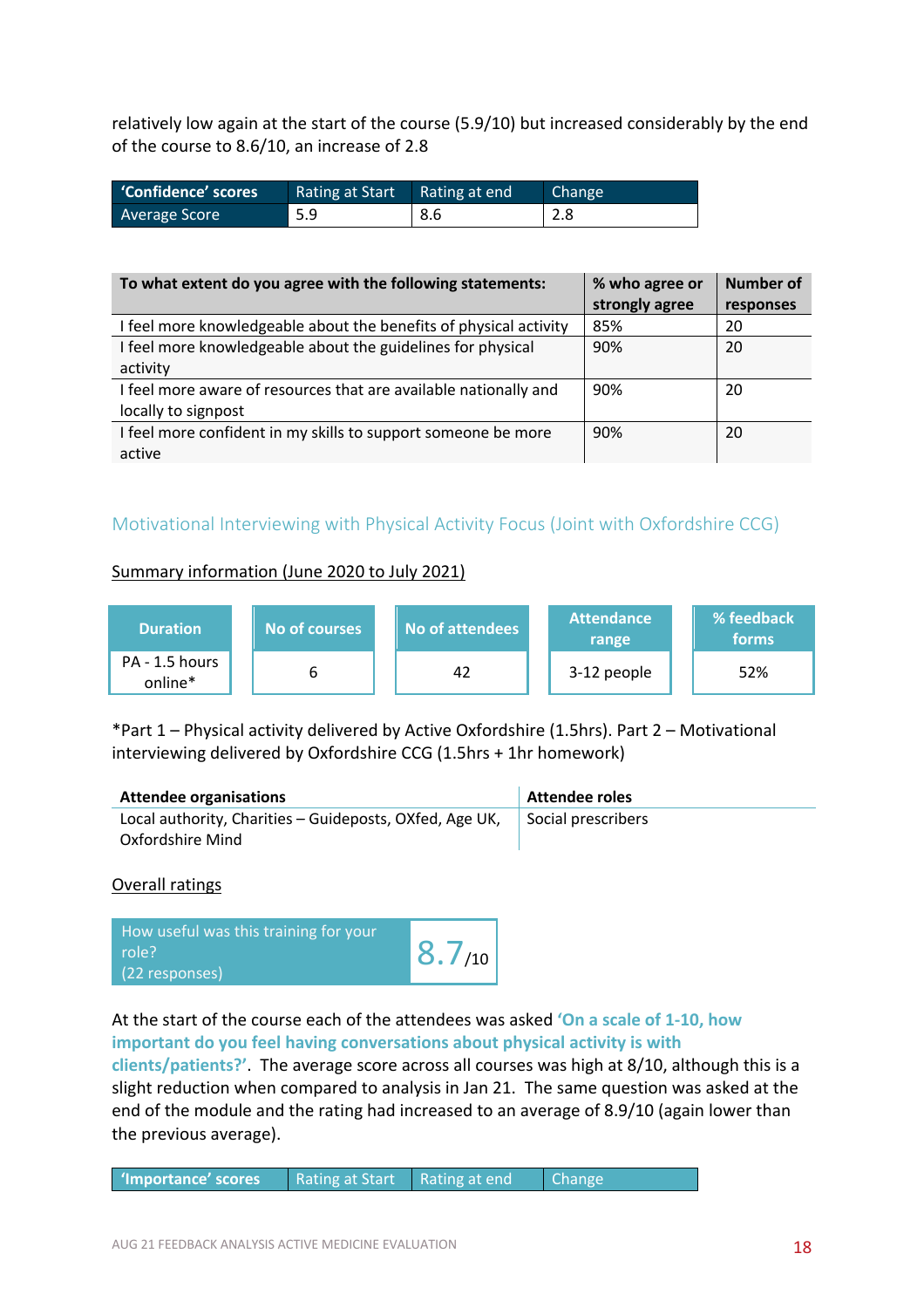| ັ<br>o.u<br>∸∙<br>ັ. |                 |  |  |
|----------------------|-----------------|--|--|
|                      | l Average Score |  |  |

Attendees were also asked **'On a scale of 1-10, how confident are you in having conversations about physical activity with clients/patients?'**. At the start of the course the average score was 7.4/10 and this increased to 9/10 at the end of the course. So, whilst the scores were slightly lower for confidence than in the first analysis, there is a greater increase in confidence between the start and the end of the course.

| Confidence' scores   | Rating at Start   Rating at end | Change <sup>1</sup> |
|----------------------|---------------------------------|---------------------|
| <b>Average Score</b> | 7.4                             | 1.6                 |

| To what extent do you agree with the following statements:        | % who agree or | <b>Number of</b> |
|-------------------------------------------------------------------|----------------|------------------|
| (across both courses)                                             | strongly agree | responses        |
| I feel more knowledgeable about the benefits of physical activity | 62%            | 13               |
| I feel more knowledgeable about the guidelines for physical       | 85%            | 13               |
| activity                                                          |                |                  |
| I feel more aware of resources that are available nationally and  | 69%            | 13               |
| locally to signpost                                               |                |                  |
| I feel more confident in my skills to support someone be more     | 92%            | 13               |
| active                                                            |                |                  |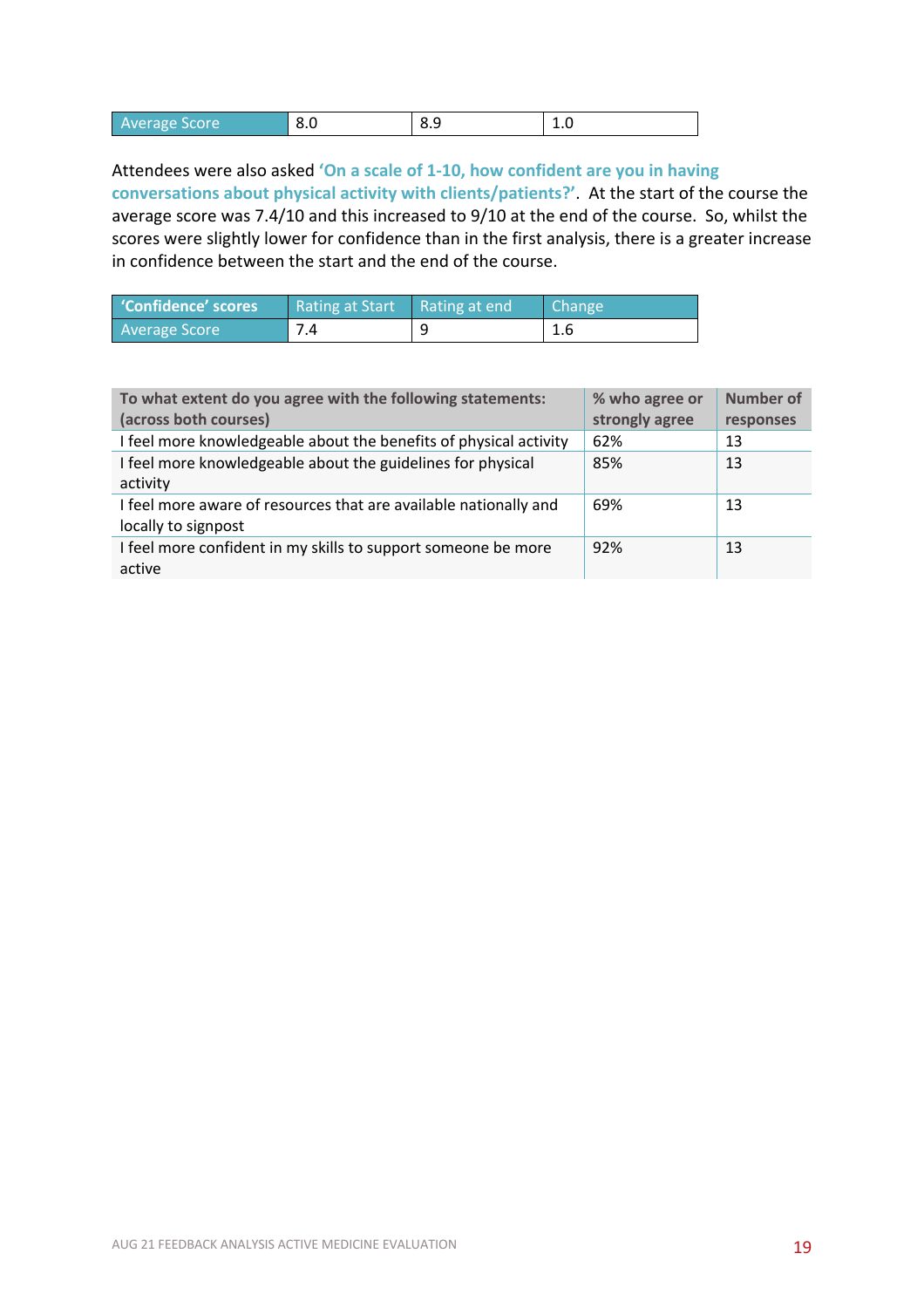## Appendix 2 - Analysis of Feedback Survey comments across all types of training

#### Why did you join the training today?

|                                    | <b>Helping People</b> | <b>Physical</b>      | <b>Motivational</b> | <b>Total</b>      |
|------------------------------------|-----------------------|----------------------|---------------------|-------------------|
|                                    | to become             | <b>Activity in</b>   | <b>Interviewing</b> | <b>Across all</b> |
| Course                             | more Active           | <b>Clinical Care</b> | <b>(GBA and AO)</b> | courses           |
| To help promote PA                 | 40%                   | 32%                  | 21%                 | 35%               |
| To gain/improve/refresh knowledge  | 18%                   | 39%                  | 12%                 | 22%               |
| Manager request                    | 7%                    | 0%                   | 18%                 | 8%                |
| Improve MI technique               | 0%                    | 0%                   | 33%                 | 7%                |
| Offered by employer                | 6%                    | 0%                   | 3%                  | 4%                |
| To gain confidence                 | 5%                    | 5%                   | 0%                  | 4%                |
| To learn about resources available | 5%                    | 0%                   | 0%                  | 3%                |
| To learn about signposting         | 1%                    | 8%                   | 0%                  | 2%                |
| Personal interest                  | 1%                    | 5%                   | 0%                  | 2%                |
| Other                              | 1%                    | 3%                   | 0%                  | 1%                |
| Want to deliver similar training   | 2%                    | 0%                   | 0%                  | 1%                |
| To find out about partnership      | 1%                    | 0%                   | 0%                  | 1%                |
| Good reputation of partnership     | 0%                    | 0%                   | 3%                  | 1%                |

*"To be able to encourage customers to access the benefits of keeping active and healthy" "I see lots of patients who are in chronic pain and very inactive and want to help them take up exercise"*

*"To gain knowledge about techniques to encourage people to be more active and info on where to signpost them"*

*"I am a physiotherapy assistant who takes class in the gym and hydrotherapy area. I wanted to learn more about the physical activity in clinical areas and update my knowledge with the latest information related with it"*

*"Required by upper management" "Compulsory training"*

## *"To improve my MI techniques and to improve my skills and confidence when discussing physical activity with patients"*

*"To learn better ways of engaging service users in conversations around behaviour change"*

#### What will you do differently as a result of this training? What's the main thing you'll take away?

|                                         | <b>Helping People Physical</b><br>to Become | activity in | <b>Motivational</b><br>interviewing | Total<br>across all |
|-----------------------------------------|---------------------------------------------|-------------|-------------------------------------|---------------------|
|                                         | <b>Course</b> More Active                   |             | clinical care (GBA and AO)          | courses             |
| Try to encourage physical activity more | 31%                                         | 28%         | 3%                                  | 26%                 |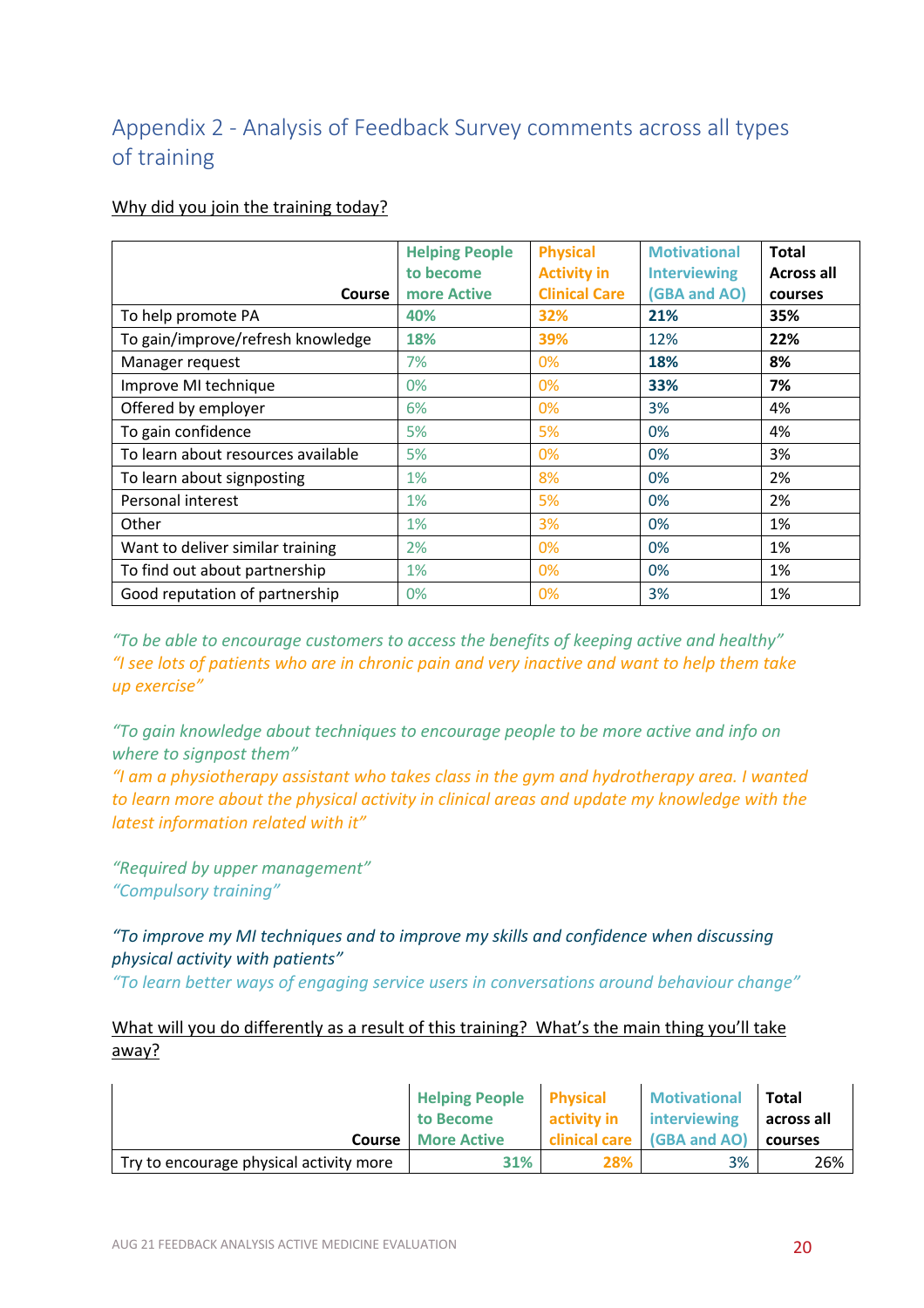| Use new techniques learned to initiate   |     |     |     |     |
|------------------------------------------|-----|-----|-----|-----|
| and lead physical activity conversations | 19% | 9%  | 77% | 26% |
| Improved knowledge of physical activity  |     |     |     |     |
| and its benefits                         | 14% | 17% | 3%  | 13% |
| Try to be more physically active myself  | 10% | 6%  | 2%  | 7%  |
| Use the available resources discussed in |     |     |     |     |
| training                                 | 8%  | 9%  | 0%  | 7%  |
| Increased confidence to have physical    |     |     |     |     |
| activity conversations                   | 6%  | 8%  | 0%  | 6%  |
| Ability to provide more specific advice  |     |     |     |     |
| on physical activity                     | 3%  | 12% | 2%  | 5%  |
| Use the signposting shared at the        |     |     |     |     |
| training                                 | 6%  | 5%  | 0%  | 5%  |
| Share/consider training with/for         |     |     |     |     |
| colleagues                               | 2%  | 6%  | 2%  | 3%  |
| Reassured of current practice            | 0%  | 0%  | 3%  | 1%  |
| Undertake further training or            |     |     |     |     |
| development in this area                 | 0%  | 1%  | 0%  | 0%  |

#### To encourage physical activity more

*"I will make sure I always include a discussion around being more active. How important it is in improving people's wellbeing."* Advisor/Support worker Charity Sector *"talk to people more about increasing physical activity"* Doctor

#### Use new techniques learned to initiate and lead physical activity conversations

*"Use tools of opera questions, active listening and signposting to support and introduce activity in everyday activities. Potential to introduce optional walks in our sessions."*  Volunteer

*"I'll try to listen more and will include as part as their physical baseline activities at home like using stairs, walking to the shops instead of driving, and will try to have a more accurate baseline for my first day post op assessments."* Physiotherapy Assistant

*"I found the different models really helpful and will certainly aid me in how to discuss things with more confidence"* Nurse

*"Use more MI techniques when speaking to patients and try some of the different tools like the 'scales' and 'visualisation'"* Primary Care Wellbeing Worker

#### Improved knowledge of physical activity and its benefits

*"that even a little exercise is better than none"* Walk Leader *"every movement and moment count"* Doctor *"That each 2 minutes make a difference and that those patients who are less active feel the most benefit"* Physiotherapist

#### Try to be more physically active myself

*"I'll try to make sure I sit down less and move more in order to lead by example."* Librarian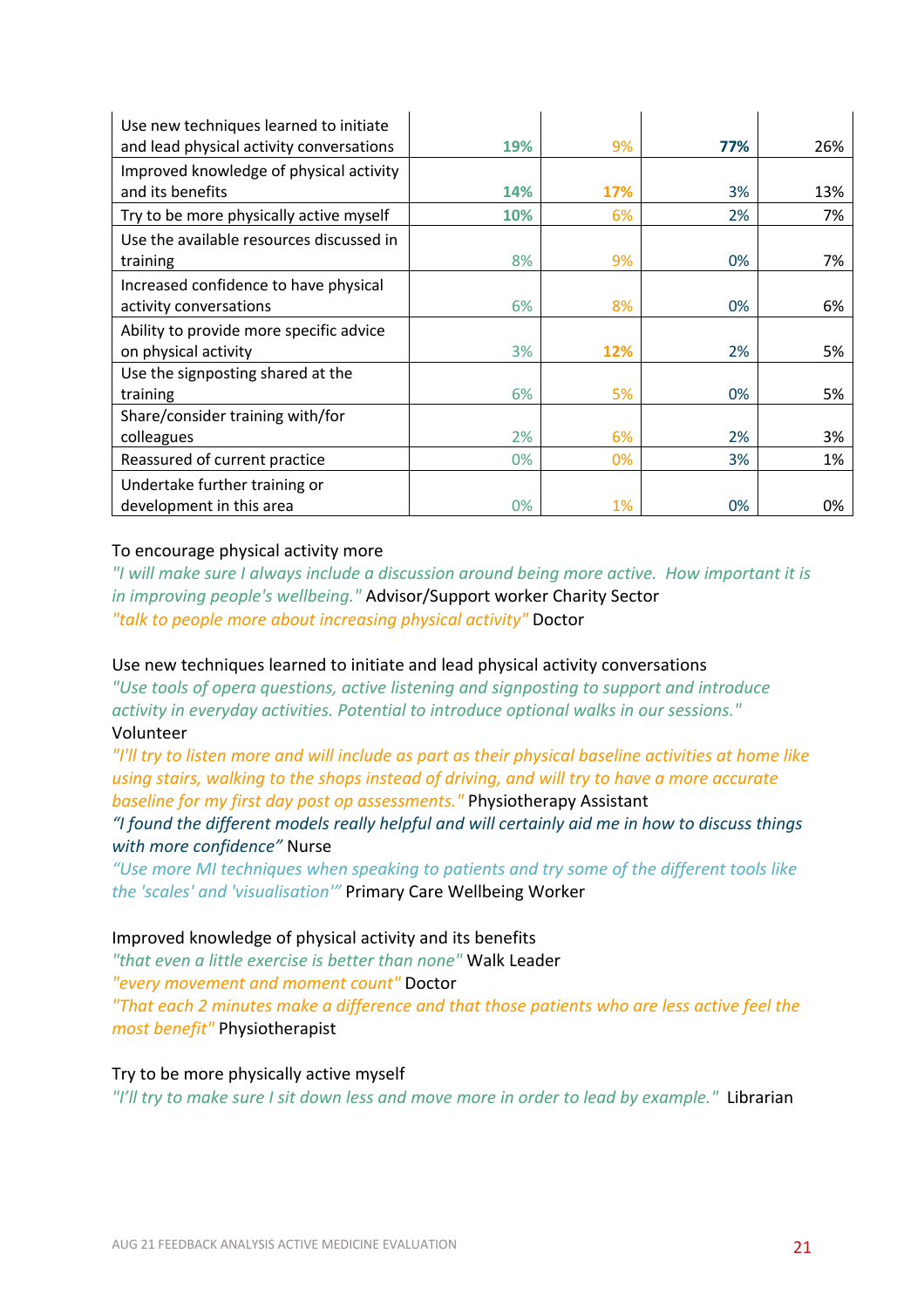## Appendix 3 – Follow-up Survey analysis

| Total follow up surveys                                 |     |
|---------------------------------------------------------|-----|
| % of feedback forms across all courses to end July 2021 | 10% |

| Roles of those completing follow up survey | %   |
|--------------------------------------------|-----|
| Volunteer Befriender                       | 14% |
| Social Prescriber/Link worker              | 13% |
| <b>Nurse</b>                               | 8%  |
| <b>Other Volunteer</b>                     | 8%  |
| <b>Customer Support (council)</b>          | 7%  |
| <b>Healthcare Worker</b>                   | 7%  |
| Dietitian or Nutritionist                  | 6%  |
| Doctor                                     | 6%  |
| Team Manager (charity)                     | 5%  |
| Advisor or Support Worker (charity sector) | 5%  |
| Patient Care Coordinator or Navigator      | 5%  |
| <b>Occupational Therapist</b>              | 3%  |
| Other Council Staff (non-resident facing)  | 2%  |
| Paramedic                                  | 2%  |
| <b>Charity Sector Employee</b>             | 1%  |
| Social worker                              | 1%  |
| Other (please specify)                     | 8%  |

| Organisations of those completing follow up survey | $\frac{9}{6}$ |
|----------------------------------------------------|---------------|
| <b>Charity Sector</b>                              | 32%           |
| Council                                            | 20%           |
| <b>GP Practice</b>                                 | 15%           |
| Hospital                                           | 13%           |
| <b>Community NHS</b>                               | 5%            |
| <b>Hospital Trust</b>                              | 3%            |
| <b>Housing Association</b>                         | 2%            |
| Private Organisation                               | 2%            |
| Ambulance Service                                  | 2%            |
| Care Home                                          | 1%            |
| <b>Charity Sector</b>                              | 1%            |
| None                                               | 1%            |
| Other (please specify)                             | 4%            |

#### How useful do you feel the workshop has been to you and your role?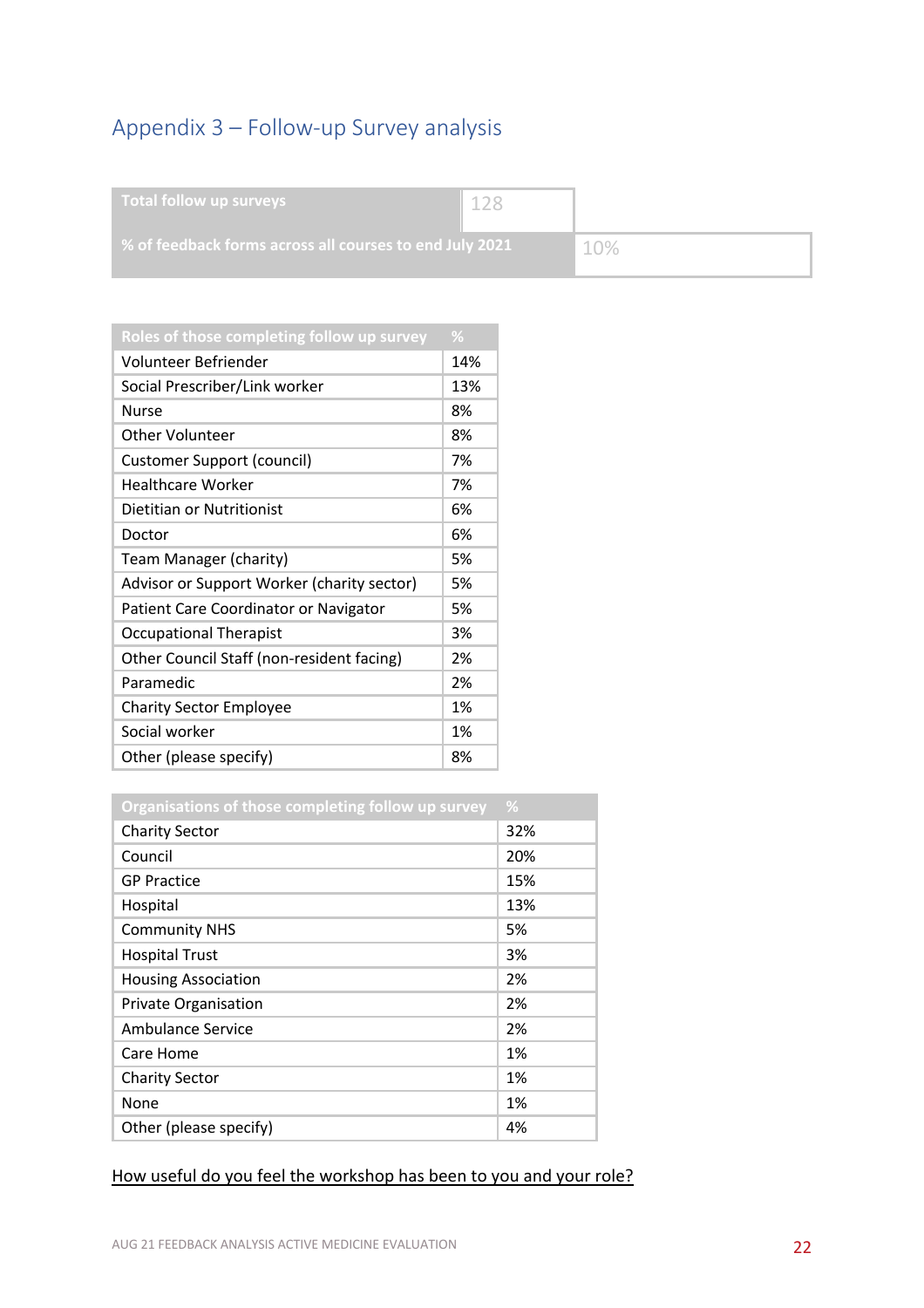| <b>Organisation</b>                | Average<br><b>Score</b> | Role                                          | <b>Average</b><br>score |
|------------------------------------|-------------------------|-----------------------------------------------|-------------------------|
|                                    |                         |                                               |                         |
| <b>Hospital Trust</b>              | 8.5                     | <b>Healthcare Worker</b>                      | 8.9                     |
| NHS community                      | 8.2                     | <b>Occupational Therapist</b>                 | 8.5                     |
| Council                            | 7.8                     | <b>Nurse</b>                                  | 8.2                     |
| <b>GP Practice</b>                 | 7.7                     | Dietitian or Nutritionist                     | 8.1                     |
| Hospital                           | 7.6                     | Social Prescriber/Link worker                 | 8.1                     |
| <b>Charity Sector Organisation</b> | 7.3                     | Other Volunteer                               | 7.6                     |
| <b>Average across all</b>          | 7.6                     | Patient Care Coordinator or Navigator         | 7.5                     |
|                                    |                         | Customer Support (council)                    | 7.4                     |
|                                    |                         | Team Manager (charity)                        | 7.4                     |
|                                    |                         | Advisor or Support Worker (charity<br>sector) | 7.3                     |
|                                    |                         | Doctor                                        | 6.8                     |
|                                    |                         | Volunteer Befriender                          | 6.4                     |

#### How important do you feel having conversations about physical activity are with clients/residents?

| <b>Organisation</b>       | <b>Average</b> | Role                                       | <b>Average</b> |
|---------------------------|----------------|--------------------------------------------|----------------|
|                           | <b>Score</b>   |                                            | <b>Score</b>   |
| NHS community             | 9.5            | Healthcare Worker                          | 9.1            |
| <b>Hospital Trust</b>     | 9.5            | <b>Occupational Therapist</b>              | 9.0            |
| Hospital                  | 8.5            | <b>Nurse</b>                               | 8.9            |
| <b>GP Practice</b>        | 8.5            | Dietician or Nutritionist                  | 8.9            |
| <b>Charity Sector</b>     | 8.2            | Doctor                                     | 8.8            |
| Organisation              |                |                                            |                |
| Council                   | 8.0            | Patient Care Coordinator or Navigator      | 8.7            |
| <b>Average across all</b> | 8.4            | Other Volunteer                            | 8.6            |
|                           |                | Team Manager (charity)                     | 8.6            |
|                           |                | Social Prescriber/Link worker              | 8.4            |
|                           |                | <b>Customer Support (council)</b>          | 8.3            |
|                           |                | Advisor or Support Worker (charity sector) | 8.3            |
|                           |                | Volunteer Befriender                       | 7.2            |

### How confident do you feel in having conversations about physical activity with clients/residents?

| <b>Organisation</b>   | Average<br><b>Score</b> | Role                                          | <b>Average</b><br><b>Score</b> |
|-----------------------|-------------------------|-----------------------------------------------|--------------------------------|
| NHS community         | 8.3                     | Advisor or Support Worker (charity<br>sector) | 9.0                            |
| <b>Hospital Trust</b> | 8.3                     | <b>Occupational Therapist</b>                 | 9.0                            |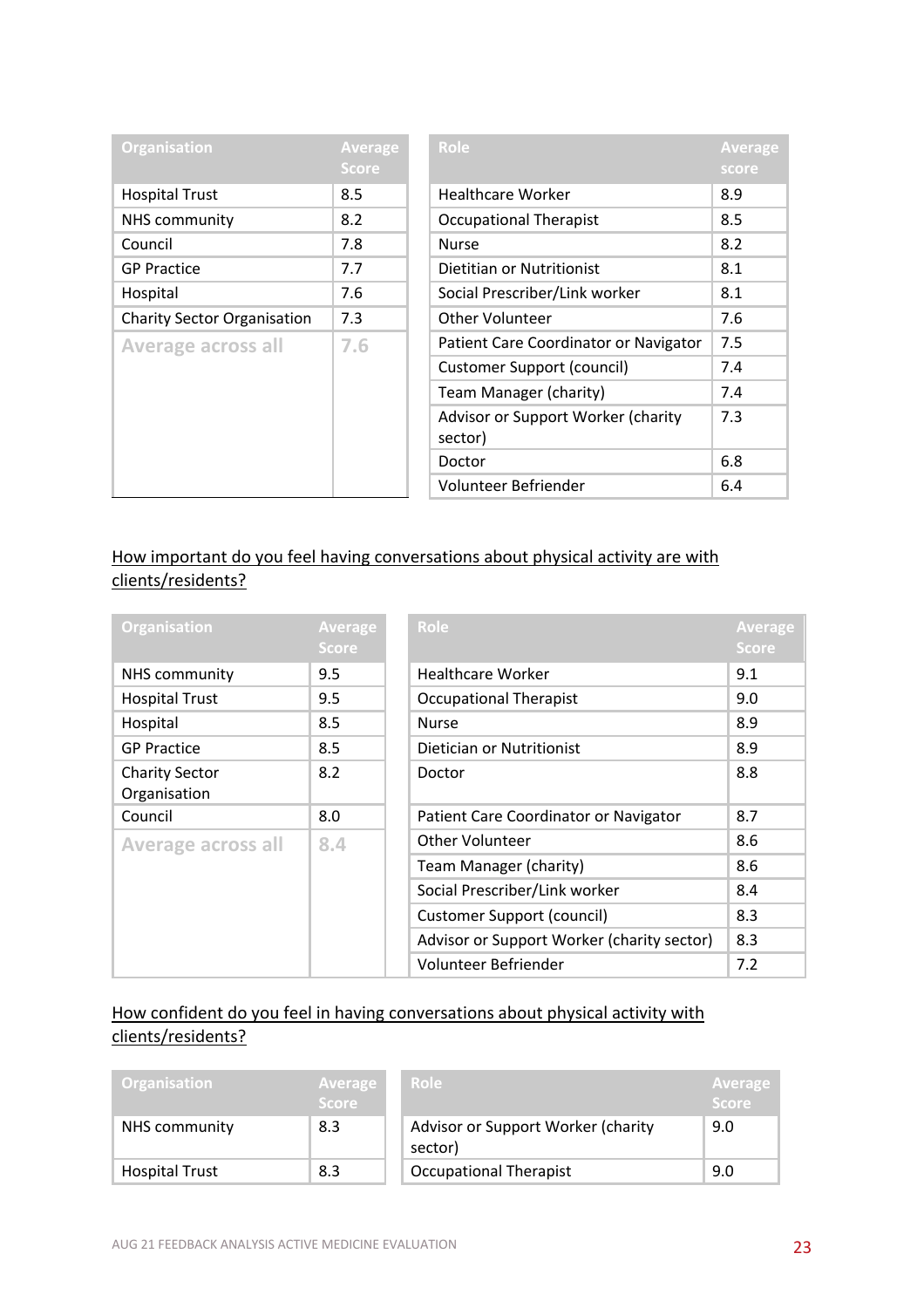| Hospital                              | 8.0 | <b>Nurse</b>                          |
|---------------------------------------|-----|---------------------------------------|
| <b>Charity Sector</b><br>Organisation | 8.0 | Other Volunteer                       |
| <b>GP Practice</b>                    | 7.8 | Social Prescriber/Link worker         |
| Council                               | 7.7 | <b>Healthcare Worker</b>              |
| <b>Average across all</b>             | 8.0 | Doctor                                |
|                                       |     | Dietitian or Nutritionist             |
|                                       |     | Team Manager (charity)                |
|                                       |     | Volunteer Befriender                  |
|                                       |     | Customer Support (council)            |
|                                       |     | Patient Care Coordinator or Navigator |

#### Since the workshop, how often do you have conversations about being active with clients/residents?

|                         | <b>Across all</b><br><b>courses</b> | <b>Charity sector Council</b><br>organisation |     | <b>GP practice</b> | Hospital |
|-------------------------|-------------------------------------|-----------------------------------------------|-----|--------------------|----------|
| Much more often         | 26%                                 | 27%                                           | 20% | 21%                | 35%      |
| Slightly more<br>often  | 47%                                 | 49%                                           | 48% | 63%                | 47%      |
| No more or less         | 23%                                 | 24%                                           | 28% | 11%                | 12%      |
| Less than<br>previously | 4%                                  | 0%                                            | 4%  | 5%                 | 6%       |

\*Most of these mentioned Covid reasons for having less conversations than previously

#### What, if anything, are you doing differently in your role because of the workshop?

|                                                                        | %          |
|------------------------------------------------------------------------|------------|
| Trying to encourage physical activity more                             |            |
| Not doing anything differently at the moment                           | 12%        |
| Utilising techniques learned to have physical activity<br>conversation | <b>12%</b> |
| More awareness of physical activity                                    | 8%         |
| Improved confidence to discuss physical activity                       | 7%         |
| Increased knowledge of physical activity                               | 5%         |
| Changing personal physical activity habits                             | 4%         |
| Using physical activity resources available                            | 4%         |
| Organising physical activity training for others                       | 2%         |
| Offering more activities                                               | 1%         |
| Seeking funding to improve physical activity offer                     |            |
| Signposting to physical activity resources                             |            |
| Other                                                                  | 2%         |

#### What, if anything, would help you to have conversations about being physically active?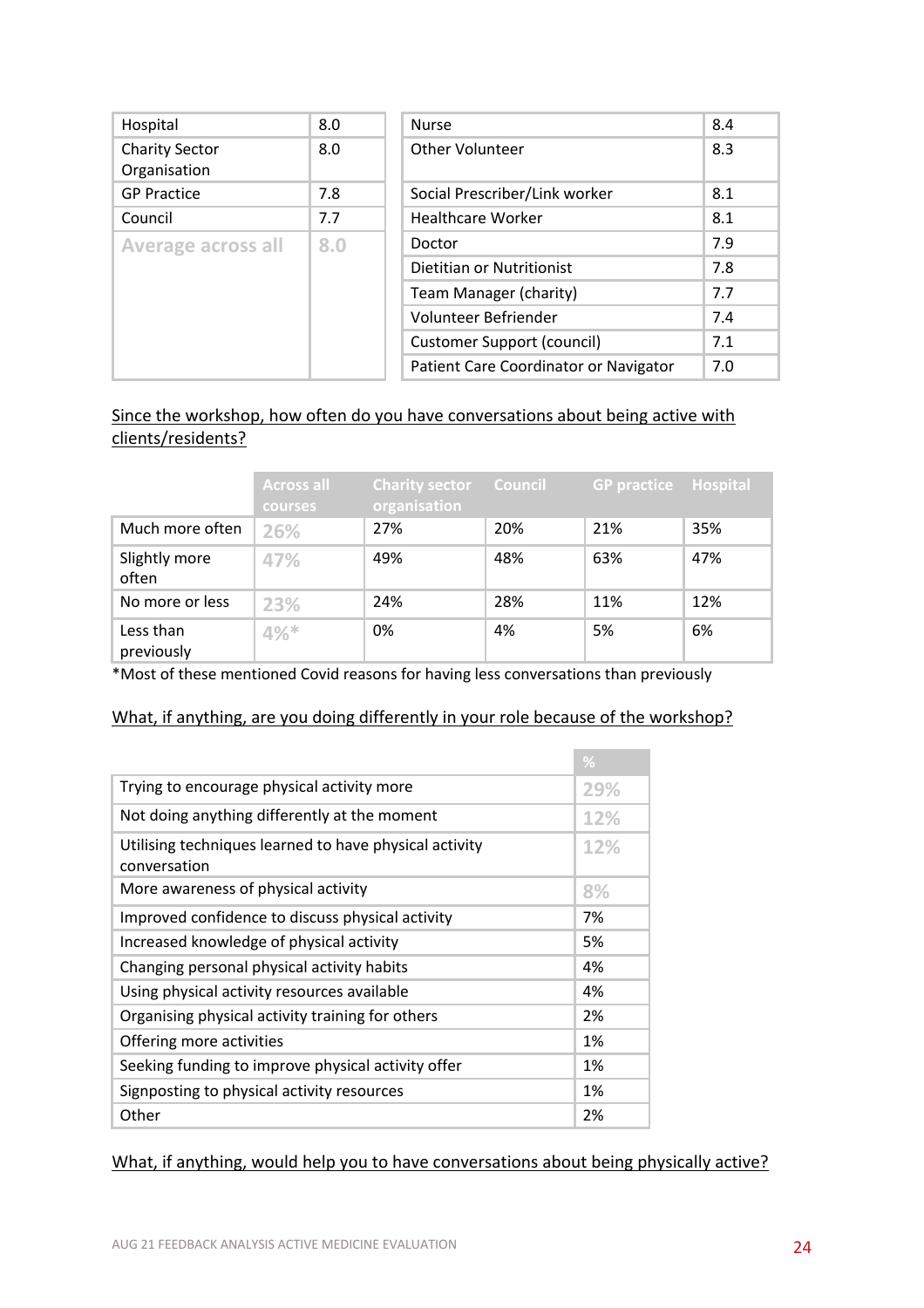|                                                              | $\frac{9}{6}$ |
|--------------------------------------------------------------|---------------|
| A central hub to signpost clients/patients to get<br>support | 32%           |
| More community groups to signpost                            | 20%           |
| Conversation guides or prompt cards                          | 11%           |
| Increased options for people with specific conditions        | 10%           |
| Other (please specify)                                       | 6%            |
| Being more physically active yourself                        | 5%            |
| Having printed resources to give out                         | 5%            |
| Greater support from your organisation or manager            | 4%            |
| More online options and/or apps to signpost                  | 4%            |

Can you tell us about any specific experiences where you have discussed being more active with a client/person you support? What happened as a result?

*"30+ gentleman who felt he was active - uploaded active 10, but has also incorporated a walk into his daily schedule to increase activity"*

*"A lady was telling me that she her mum has carers, but she is the only one that encourages her mum to walk. We discussed the importance of mobility and now she is going to ask the carers to help her mum to stay mobile"*

*"a patient that was unwilling to get out of bed was taught the benefits of physical activities and was assisted to ambulate gradually. This helped to increase her activities and therefore early discharge from hospital with a package of care"*

*"At a final research visit a participant had recently had knee surgery and we talked about the best ways to get back into exercise. He had been feeling anxious about how to get started so our conversation led to him to developing a plan starting with whom to ask for advice"*

*"Client was feeling isolated due to Covid and struggling with mental health, after discussion now goes out for regular walks around local area and has showed interest in helping at local farm with horses"*

*"gentleman wanting to lose weight because it was effecting his mental health. Encouraged him to engage with mindfulness walks first then build up to sport in mind and groups with older men. he is already feeling the benefits of walking and talking to someone"*

*"I had a patient that liked walking but was nervous about going on her own so encouraged her to speak with her good friend and together they were doing weekly walks. A chance for exercise and socialising at the same time which made the patient feel much more positive"*

*"I had a patient who liked to be in the bed all time. Explained the importance to be out of the bed. Lying in the bed would make his muscle wastage, prone to pain, infection, will feel low.*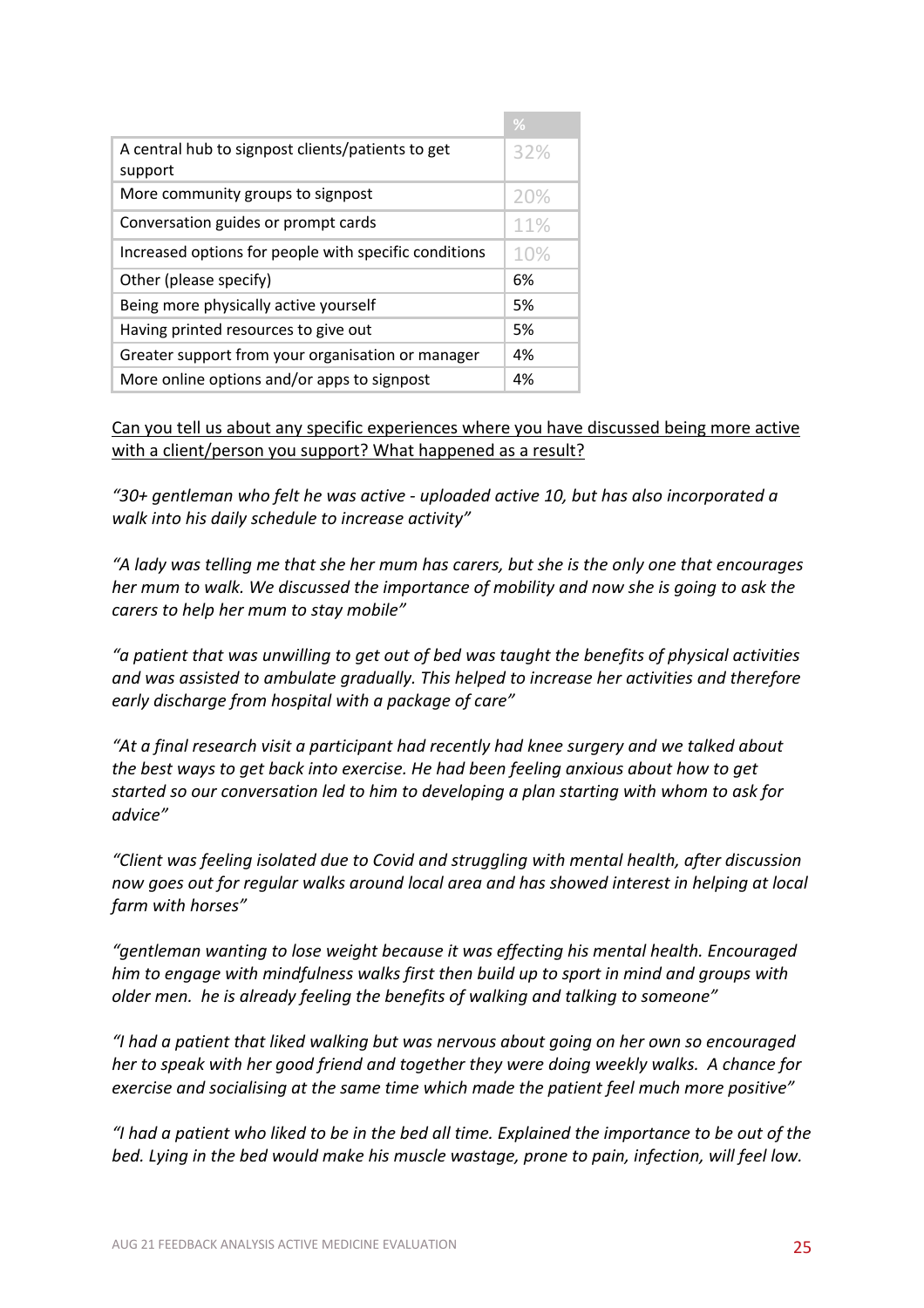*first he was reluctant then he started coming out of the bed. Slowly walking in the ward. Thanked as he was feeling energetic and he could see the differences"*

*"Invitation to gardening session - based on their desire to get back of the house after lockdown, desire to learn about gardening, acknowledgement of need for practice at socialising - gentle exercise will naturally accompany these other aims. Over the weeks, checked in about how they were finding it, what physical benefits they could name and talked about next steps"*

*"One patient was scared/reluctant to leave his flat due to health conditions but with encouragement he now takes regular short walks around his building complex as a starting point. He is starting to feel more confident going out and is keen to increase the lengths of his walks as he sees the benefit of this for his health and wellbeing"*

*"Visiting a client, I mentioned how important it is to keep active and he said in that case let me show you round and took me on a tour of the sheltered living complex where he lives."*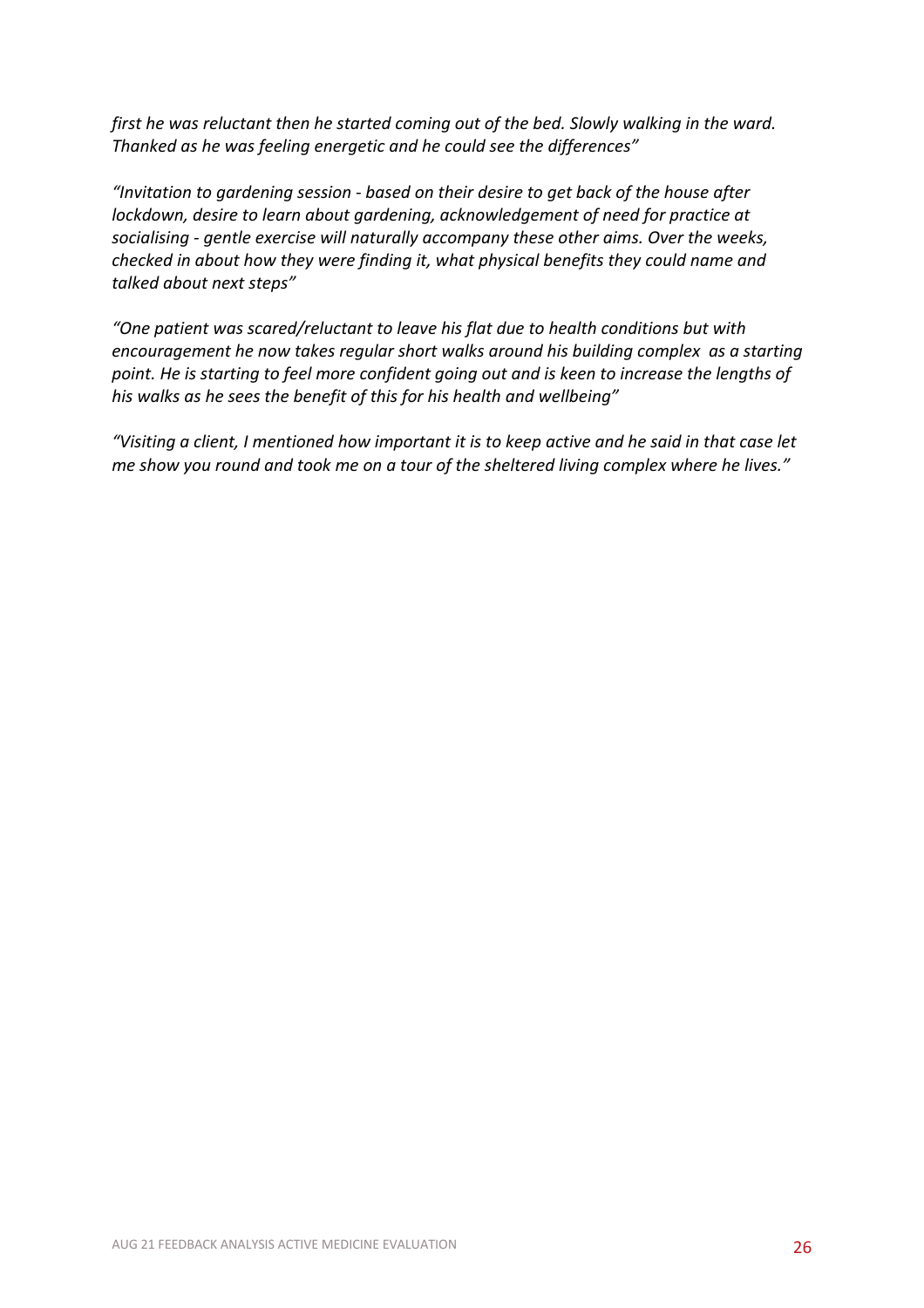## Appendix 4 – Feedback and Follow-up survey questions

#### Supporting people to stay active

| <b>Questions</b>                                                                                                                                     | <b>Notes</b>                                                                                                |
|------------------------------------------------------------------------------------------------------------------------------------------------------|-------------------------------------------------------------------------------------------------------------|
| What is your role?                                                                                                                                   | Not asked of attendees from<br>first 3 courses<br>Changed to drop down menu<br>of roles from Mar 21         |
| What is your organisation?                                                                                                                           | Not asked of attendees from<br>first 4 courses<br>Changed to drop down menu<br>of organisations from Mar 21 |
| Why did you join the training today                                                                                                                  | New question added Mar 21                                                                                   |
| What will you do differently as a result of this training? What's the<br>main thing you'll take away?                                                | Not asked of attendees from<br>first 3 courses                                                              |
| Please rate the following statements:                                                                                                                |                                                                                                             |
| I feel more knowledgeable about the benefits of physical activity                                                                                    | Not asked of attendees at first<br>7 courses                                                                |
| I feel more knowledgeable about the guidelines for physical activity                                                                                 | Not asked of attendees at first<br>7 courses                                                                |
| I feel more aware of resources that are available nationally and locally<br>to signpost                                                              | Not asked of attendees at first<br>7 courses                                                                |
| I feel more confident in my skills to support someone be more active                                                                                 | Not asked of attendees at first<br>7 courses                                                                |
| On a scale of 1-10, how useful was this training for your role?<br>On a scale of 1 to 10, How would you rate the webinar? (asked at<br>courses 8-17) | Answers collated                                                                                            |
| What did you enjoy about this training?                                                                                                              | Not asked of attendees at first<br>4 courses                                                                |
| Is there anything we can do to improve this training?                                                                                                |                                                                                                             |
| How would you rate the overall session?                                                                                                              | Only asked at IAPT course                                                                                   |

#### Physical activity in clinical care

| <b>Questions</b>                                                                                   |  |  |
|----------------------------------------------------------------------------------------------------|--|--|
| What is your role? (changed to drop down menu from Jan 21)                                         |  |  |
| What is your organisation? (changed to drop down menu from Jan 21)                                 |  |  |
| Why did you join the training today? (added from Jan 21)                                           |  |  |
| What will you do differently as a result of this training? What's the main thing you'll take away? |  |  |
| Please rate the following statements:                                                              |  |  |
| feel more knowledgeable about the benefits of physical activity                                    |  |  |
| I feel more knowledgeable about the guidelines for physical activity                               |  |  |

**I** I feel more aware of resources that are available nationally and locally to signpost

**I** I feel more confident in my skills to support someone be more active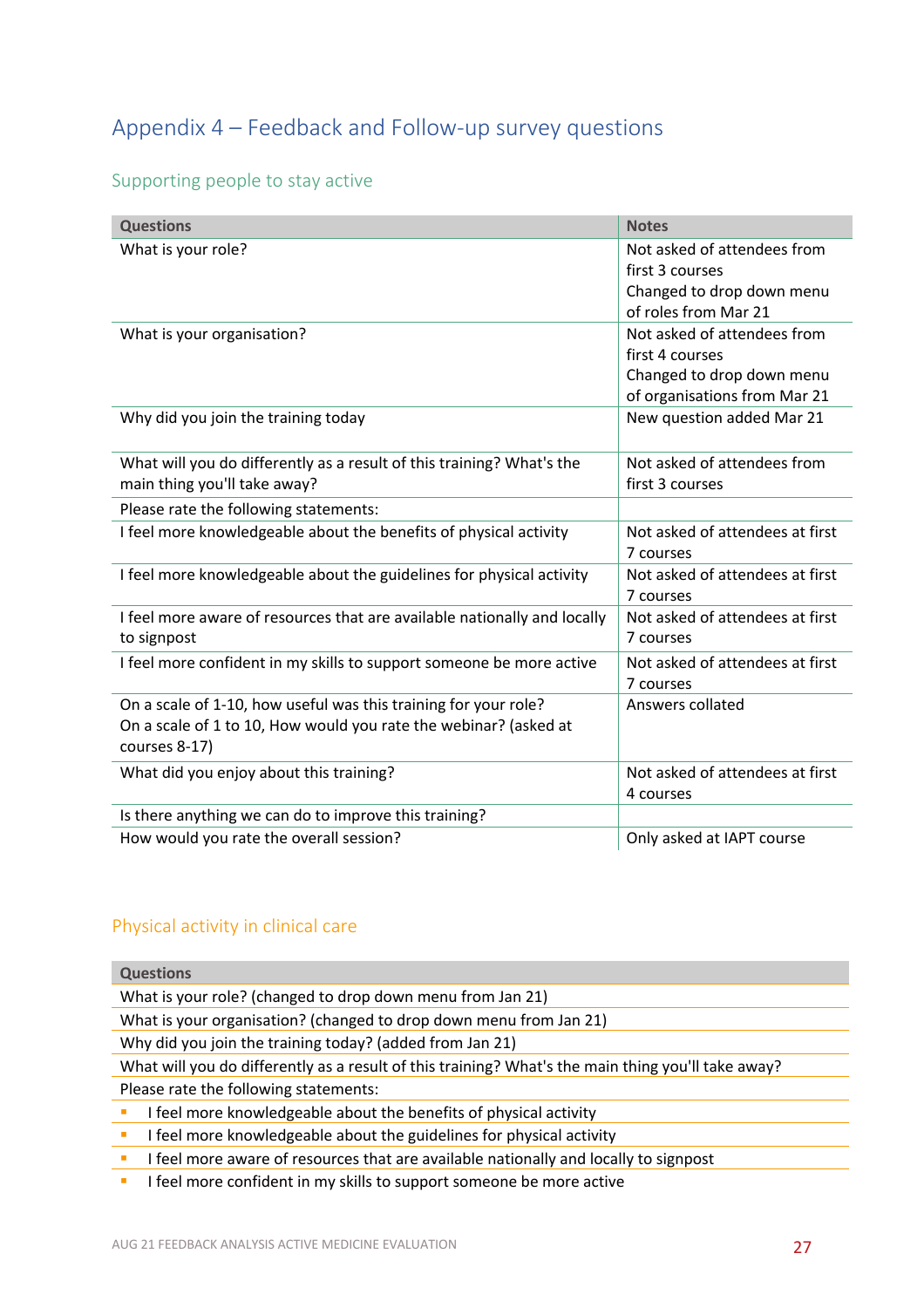How useful was this training for your role?

What did you enjoy about this training?

Is there anything we can do to improve this training?

#### Behaviour change and motivational interviewing (GBA)

| <b>Question</b>                                                          | <b>Notes</b>                 |
|--------------------------------------------------------------------------|------------------------------|
|                                                                          | Asked after each module      |
|                                                                          | Changed to drop down menu    |
| What is your job role?                                                   | from Mar 21                  |
|                                                                          | Question added Mar 21 with   |
| What is your organisation type?                                          | drop down menu               |
| Why did you join the training?                                           | <b>Question added Mar 21</b> |
| What's the main thing you'll take away from the training? Is there       |                              |
| anything you'll do differently?                                          | Asked after each module      |
| Please rate the following statements:                                    |                              |
| I feel more knowledgeable about the benefits of physical activity        | Asked from Mar 21            |
| I feel more knowledgeable about the guidelines for physical activity     | Asked from Mar 21            |
| I feel more aware of resources that are available nationally and locally |                              |
| to signpost                                                              | Asked from Mar 21            |
| I feel more confident in my skills to support someone be more active     | Asked from Mar 21            |
| On a scale of $1 - 10$ , how useful was this training for your role?     |                              |
| What did you enjoy about this training?                                  | Asked from Mar 21            |
| Is there anything we can do to improve this training?                    | Asked from Mar 21            |

#### Motivational Interviewing with Physical Activity Focus (Joint with Oxfordshire CCG)

**Questions**

What is your role?

What is your organisation?

Why did you join this training course? (Question added from Feb 21)

What will you do differently as a result of this training? What's the main thing you'll take away?

Please rate the following statements:

I feel more knowledgeable about the benefits of physical activity

I feel more knowledgeable about the guidelines for physical activity

I feel more aware of resources that are available nationally and locally to signpost

I feel more confident in my skills to support someone be more active

How useful was this training for your role?

What did you enjoy about this training?

Is there anything we can do to improve this training?

Follow up Survey (across all courses)

#### **Questions**

What is your role? (drop-down menu)

What is your organisation type? (drop-down menu)